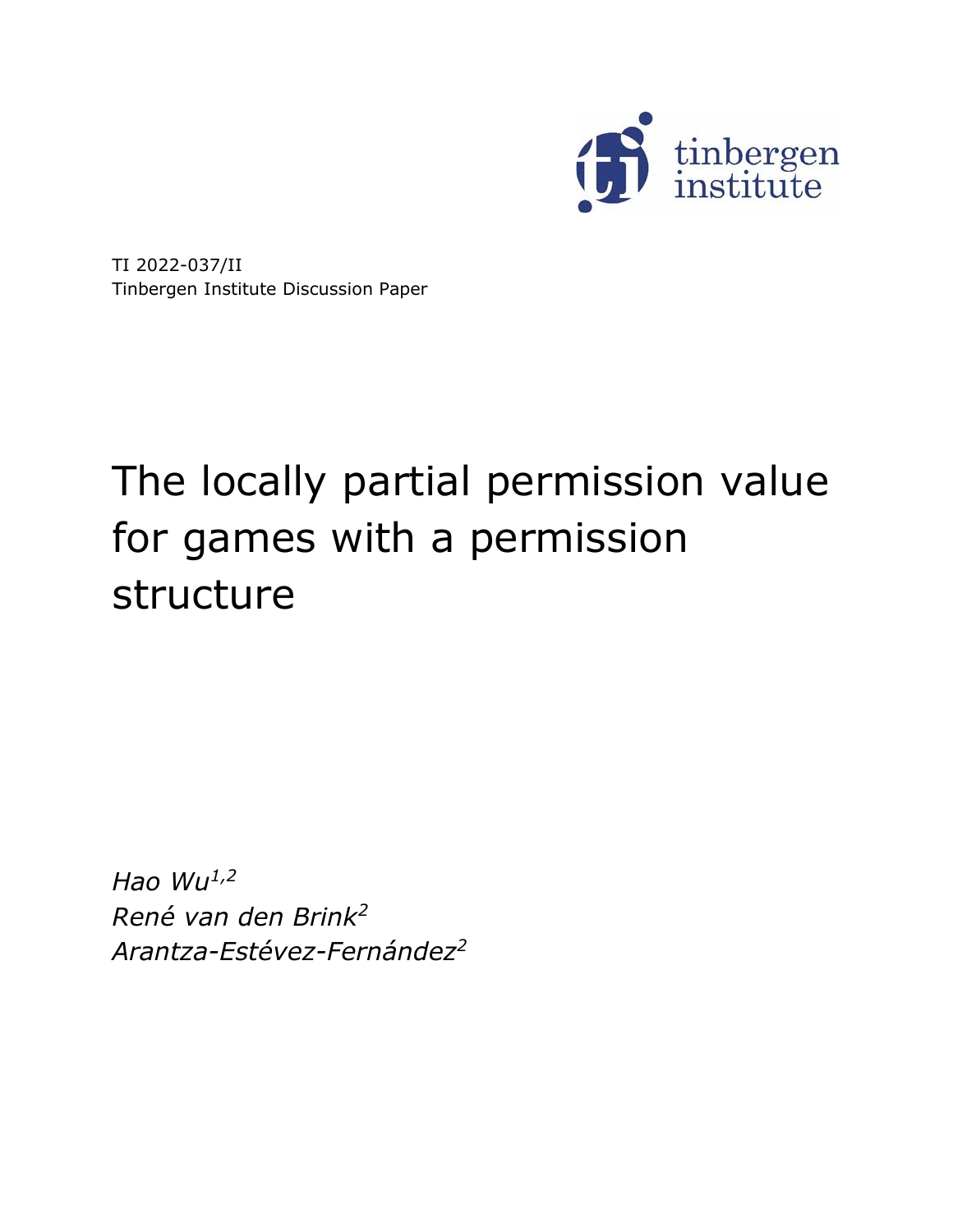1 Hunan University China 2 Vrije Universiteit Amsterdam

Tinbergen Institute is the graduate school and research institute in economics of Erasmus University Rotterdam, the University of Amsterdam and Vrije Universiteit Amsterdam.

Contact: [discussionpapers@tinbergen.nl](mailto:discussionpapers@tinbergen.nl)

More TI discussion papers can be downloaded at [https://www.tinbergen.nl](https://www.tinbergen.nl/)

Tinbergen Institute has two locations:

Tinbergen Institute Amsterdam Gustav Mahlerplein 117 1082 MS Amsterdam The Netherlands Tel.: +31(0)20 598 4580

Tinbergen Institute Rotterdam Burg. Oudlaan 50 3062 PA Rotterdam The Netherlands Tel.: +31(0)10 408 8900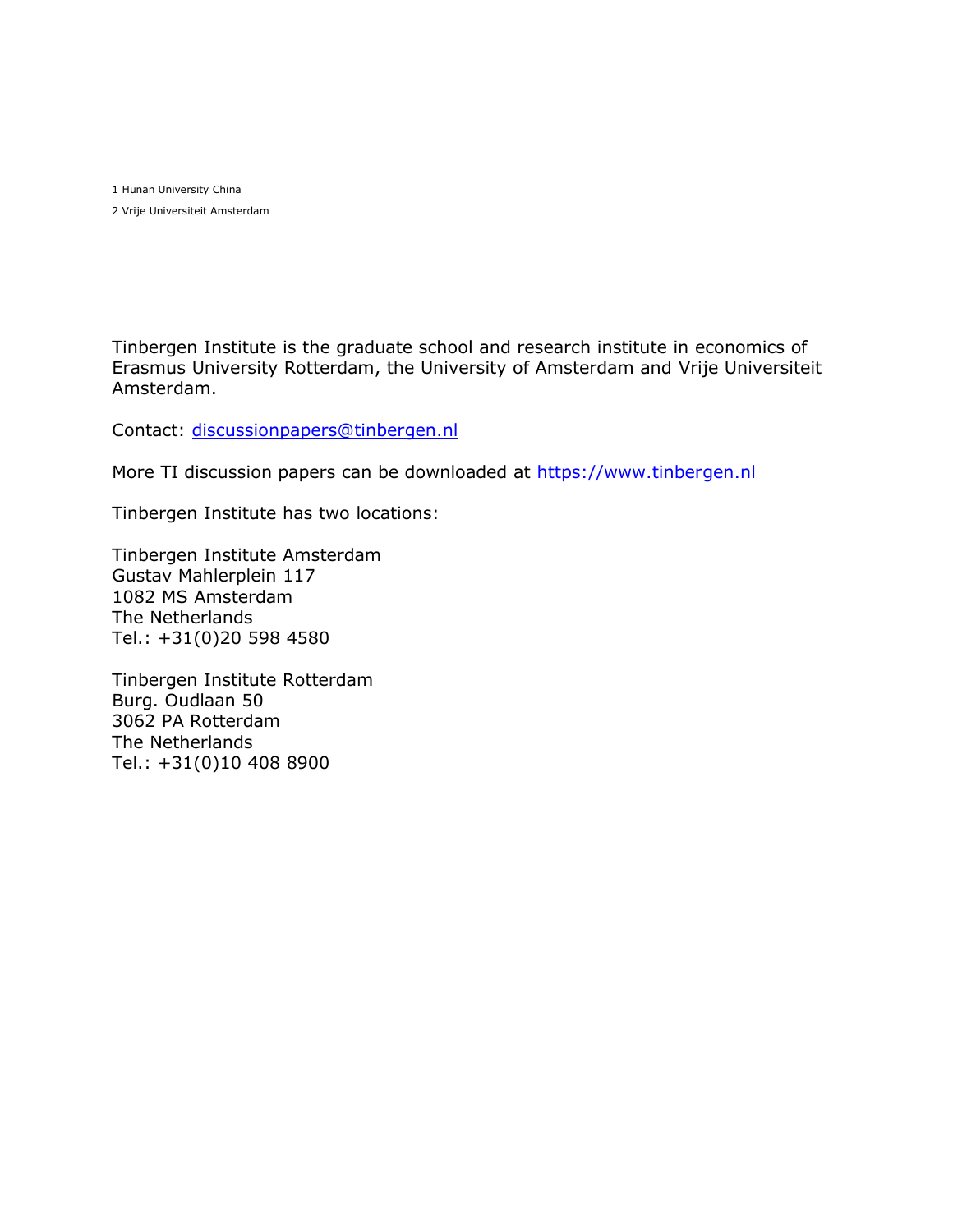# The locally partial permission value for games with a permission structure

Hao Wu<sup>\*1,2</sup>, René van den Brink<sup>2</sup>, and Arantza Estévez-Fernández<sup>3</sup>

<sup>1</sup>College of Finance and Statistics, Hunan University, Changsha 410006, China <sup>2</sup>Department of Economics, Vrije Universiteit Amsterdam, De Boelelaan 1105, 1081 HV Amsterdam, The Netherlands <sup>3</sup>Department of Operations Analytics, Vrije Universiteit Amsterdam, De Boelelaan 1105, 1081 HV Amsterdam, The Netherlands

May 31, 2022

#### Abstract

Cooperative games with a permission structure are useful tools for analyzing the impact of hierarchical structures on allocation problems in Economics and Operations Research. In this paper, we propose a generalization of the local disjunctive and the local conjunctive permission approaches called the k-local permission approach. In this approach, every player needs permission from a certain number of its predecessors to cooperate in a coalition. The special case where every player needs permission from at least one of, respectively all, its predecessors coincides with the local disjunctive, respectively local conjunctive, approach in the literature. We define and characterize a corresponding  $k$ -local permission value. After that, we apply this value to define a new class of power measures for directed graphs. We axiomatize these power measures, and apply some of them to two classical networks in the literature.

Keywords: TU-game; Hierarchical structure; Shapley value; Axiomatization; Digraph; Power measure.

# 1 Introduction

In this paper, we consider games with a permission structure where players in a cooperative transferable utility (TU) game belong to a hierarchical structure that restricts the possibilities of coalition formation. There are many applications of games with a permission structure. Examples are the polluted river sharing problems of [Ni and Wang](#page-29-0) [\(2007\)](#page-29-0), see also [van den](#page-30-0) [Brink et al.](#page-30-0) [\(2018\)](#page-30-0), the hierarchy revenue sharing problems of [Hougaard et al.](#page-29-1) [\(2017\)](#page-29-1), and the joint liability sharing problems of [Dehez and Ferey](#page-28-0) [\(2013\)](#page-28-0), see also [Oishi et al.](#page-29-2) [\(2022\)](#page-29-2). There are two major approaches to permission restriction: conjunctive and disjunctive. In the conjunctive approach, as developed in [Gilles et al.](#page-29-3) [\(1992\)](#page-29-3) and [van den Brink and Gilles](#page-30-1) [\(1996\)](#page-30-1), each player

<sup>∗</sup>Corresponding author: wuhao9305@gmail.com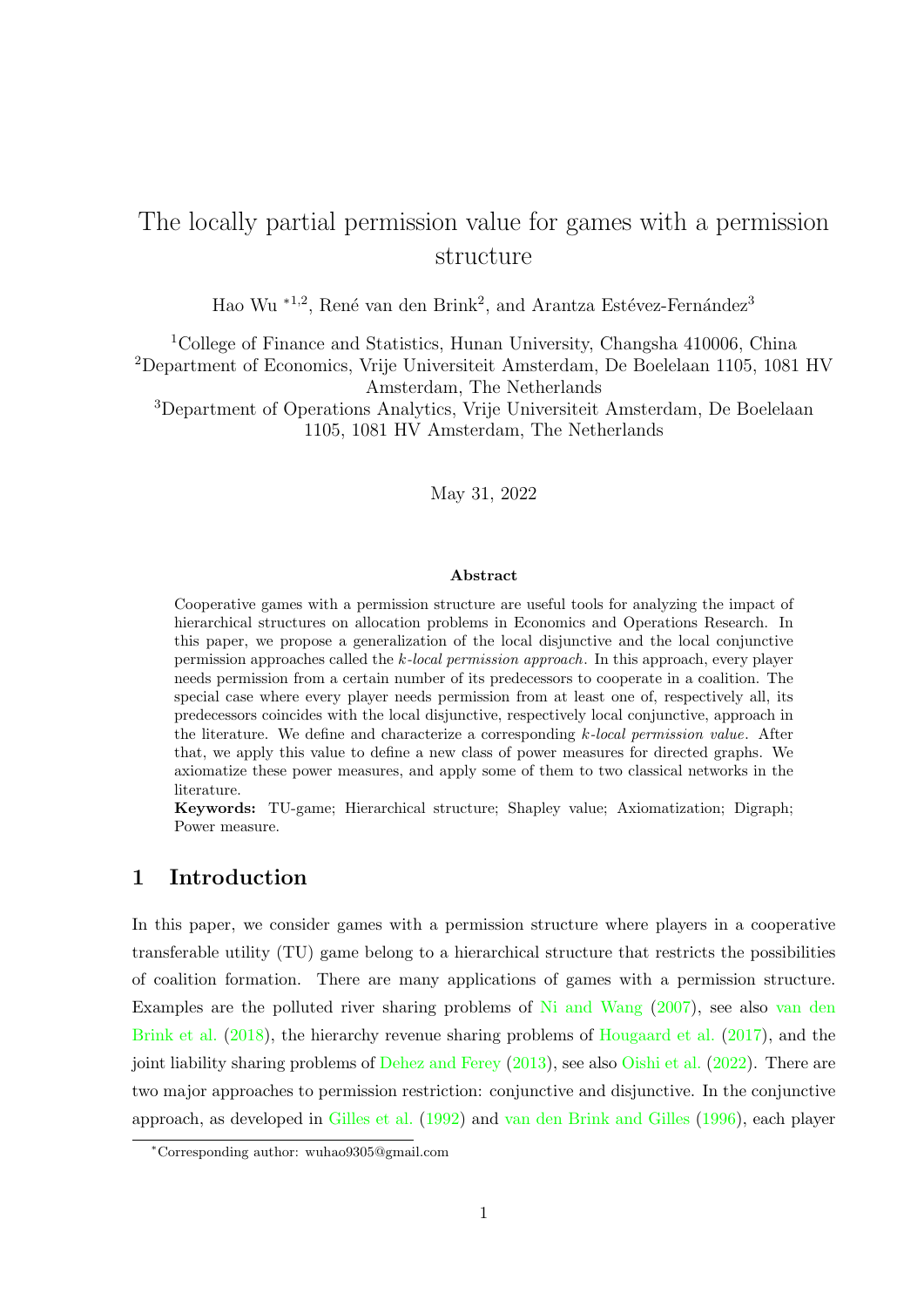needs permission from all of its predecessors before it is allowed to cooperate or give permission to others. Essentially, the conjunctive approach is a tool for portraying the power to veto. In the disjunctive approach as developed in [Gilles and Owen](#page-29-4) [\(1994\)](#page-29-4) and [van den Brink](#page-30-2) [\(1997\)](#page-30-2), each player needs permission from at least one of its predecessors (if it has any) before it is allowed to cooperate or give permission to its own successors. Whereas in both approaches mentioned above a player needs permission (either from all or at least one) of its predecessors to cooperate and to give permission to its successors, [van den Brink and Dietz](#page-30-3) [\(2014\)](#page-30-3) and [Wu et al.](#page-30-4) [\(2022\)](#page-30-4) weaken these two approaches by assuming that a player needs permission from its predecessors to cooperate, but does not need approval to give permission to its own successors to cooperate. These weakened approaches are called the local conjunctive and local disjunctive approaches.

In the underlying work, we generalize these two local approaches by assuming that every player needs permission from at least a certain number of its predecessors to cooperate in a coalition if the player has more predecessors than this given number. The special case where this number is one, respectively the total number of players minus one, coincides with the local disjunctive, respectively local conjunctive, approach. Associated to each approval level, we define a value for games with a permission structure in the usual way. Given a game with a permission structure, we define a restricted game that takes the cooperation restrictions into account and consider its Shapley value. This methodology gives a new class of values for games with a permission structure which we name the k-local permission values. Besides, we provide an axiomatization for every k-local permission value.

As an application, we consider the k-local permission value on additive games with a digraph as permission structure. In this way, we obtain a new class of power measures for directed networks, called k-local permission measures. Two special cases are obtained by taking k equal to at least the total number of players minus one, yielding the reflexive  $\beta$ -measure [\(van den Brink and Borm](#page-30-5)  $(2002)$ ), and taking k equal to one, yielding the local disjunctive permission measure. We provide axiomatizations of the k-local permission measures, showing that these new power measures have the equal share feature of the reflexive  $\beta$ -measure and the equal loss feature of the local disjunctive permission measure. Finally, we extend these measures to weighted digraphs and apply the generalized measures to two classical data sets of directed networks, illustrating how they can be used to identify the key nodes in those networks.

This paper is organized as follows. Section 2 contains preliminaries. Section 3 introduces games with a  $k$ -local permission structure and provides an axiomatization of the  $k$ -local permission value for these games. Section 4 applies games with a k-local permission structure and the associated k-local permission value to additive games, obtaining power measures for digraphs. Section 5 applies the power measures to two classical examples of directed networks. Finally, section 6 provides concluding remarks. All proofs of propositions, theorems, and corollaries are postponed to the appendix, including logical independence of the axioms in each axiomatization.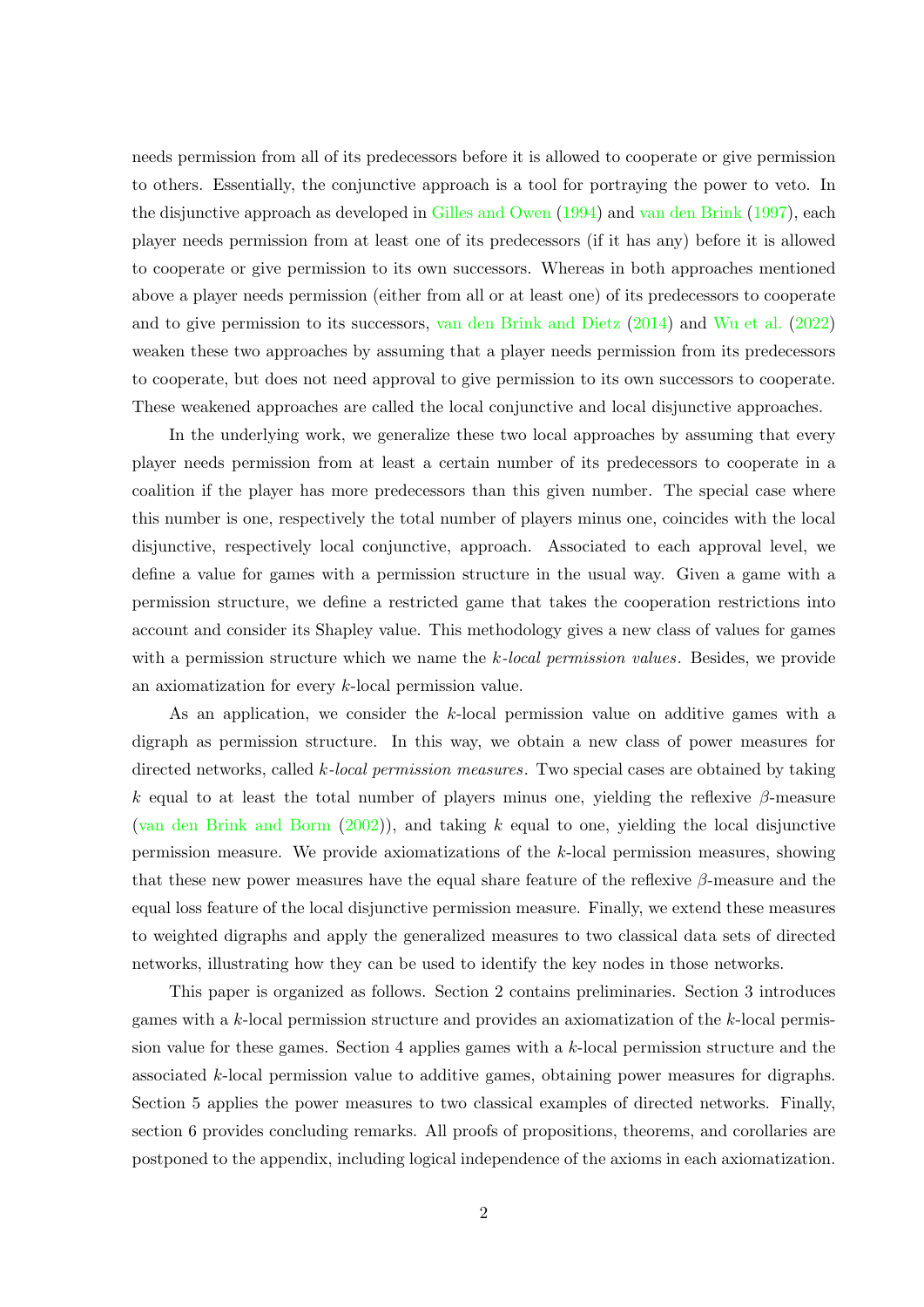#### 2 Preliminaries

#### 2.1 Cooperative TU-games and permission structures

A situation in which a finite set of players  $N \subseteq \mathbb{N}$  can generate certain payoffs by cooperation can be described by a *cooperative game with transferable utility*, simply a TU-game. A TU-game is defined as a pair  $(N, \nu)$  where  $\nu : 2^N \to \mathbb{R}$  is a *characteristic function* on N satisfying  $\nu(\emptyset) = 0$ . For every coalition  $E \subseteq N$ ,  $\nu(E) \in \mathbb{R}$  is the worth of coalition E. Since we take the player set N to be fixed, we often write a TU game  $(N, \nu)$  simply by its characteristic function  $\nu$ . We denote the collection of all TU-games on N by  $\mathcal{G}^N$ .

A payoff vector for  $\nu \in \mathcal{G}^N$  is an |N|-dimensional vector  $x \in \mathbb{R}^N$  assigning a payoff  $x_i \in \mathbb{R}$ to any player  $i \in N$ . A *solution* for TU-games is a function  $f: \mathcal{G}^N \to \mathbb{R}^N$ , which maps each TUgame into a payoff vector. One of the most famous solutions for TU-games is the Shapley value, [Shapley](#page-30-6) [\(1953\)](#page-30-6), given by  $\mathcal{S}h_i(\nu) = \sum_{\substack{E \subseteq N \\ E \ni i}}$  $p(E)(\nu(E)-\nu(E\setminus\{i\}))$  where  $p(E)=\frac{(|N|-|E|)!(|E|-1)!}{|N|!}.$ 

For every  $T \subseteq N$ ,  $T \neq \emptyset$ , the unanimity game on coalition T is given by  $u_T(E) = 1$  if  $T \subseteq E$ , and  $u_T(E) = 0$  otherwise. It is well known that unanimity games form a basis for  $\mathcal{G}^N$ , specifically, for every  $\nu \in \mathcal{G}^N$  it holds that  $\nu = \sum_{T \subseteq N}$  $T{\neq}\emptyset$  $\Delta_{\nu}(T)u_T$ , where  $\Delta_{\nu}(T) = \sum_{E \subseteq T} (-1)^{|T| - |E|} \nu(E)$  is the [Harsanyi](#page-29-5) dividend of coalition  $T \subseteq N$ ,  $T \neq \emptyset$ , see Harsanyi [\(1959\)](#page-29-5).

A game with a permission structure describes a situation where some players are granted the right to permit other players to join cooperation. This interactive relationship can be characterized by a *permission structure*, which can be described by a *digraph*. A digraph is a pair  $(N, D)$  where  $N \subseteq \mathbb{N}$  is a finite set of nodes (which corresponds to the set of players in this paper) and  $D \subseteq N \times N$  is a binary relation on N. Since we take the player set to be fixed, a digraph  $(N, D)$  is simplified to D. The set  $S_D(i) = \{j \in N \mid (i, j) \in D\}$  is called the set of successors of i. The set  $P_D(i) = \{j \in N \mid (j,i) \in D\}$  is called the set of predecessors of i. The set  $H_D^N = \{i \in N \mid P_D(i) = \emptyset\}$  is called the set of *top players*. For a coalition  $E \subseteq N$ , we define  $S_D(E) = \bigcup_{i \in E} S_D(i)$  and  $P_D(E) = \bigcup_{i \in E} P_D(i)$ .

In this paper, we only consider *irreflexive digraphs*, meaning that  $(i, i) \notin D$  for all  $i \in N$ . We denote the collection of irreflexive digraphs on N by  $\mathcal{D}^N$ . A triple  $(N, \nu, D)$  with  $N \subset \mathbb{N}$  a finite set of players,  $\nu \in \mathcal{G}^N$  a TU-game, and  $D \in \mathcal{D}^N$  an irreflexive digraph, is called a game with a permission structure. Because the player set is fixed in this paper, we often write a game with a permission structure simply as a pair  $(\nu, D)$ . Given a player set N, a *solution* for games with a permission structure,  $f: \mathcal{G}^N \times \mathcal{D}^N \to \mathbb{R}^N$ , assigns a payoff vector in  $\mathbb{R}^N$  to each  $\nu \in \mathcal{G}^N$ and  $D \in \mathcal{D}^N$ .

#### 2.2 The local disjunctive and conjunctive permission values

There is a large number of solutions for games with a permission structure in the literature, as mentioned in the introduction. The new solutions discussed in this paper are general forms of the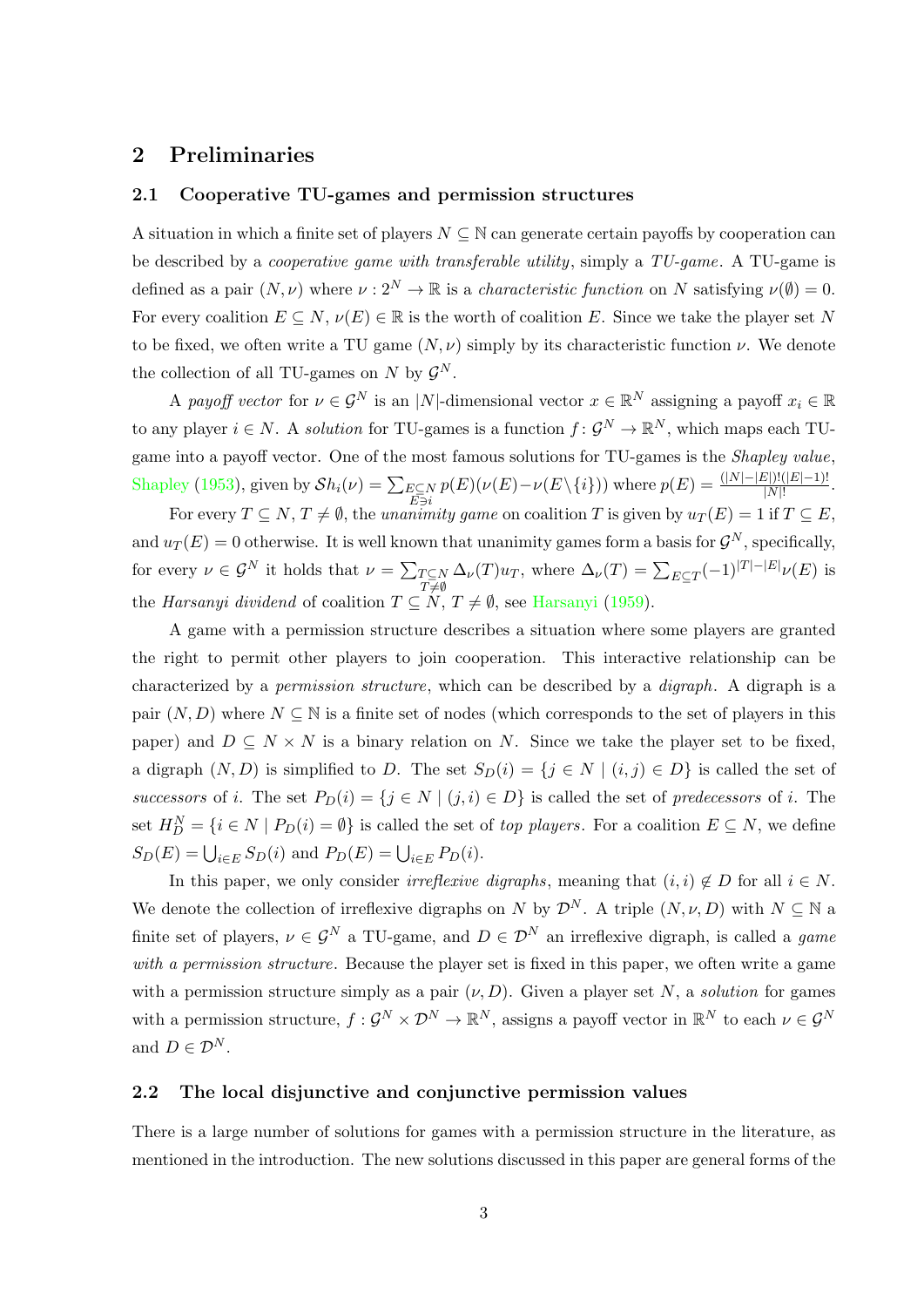local conjunctive permission value and the local disjunctive permission value. For completeness, we first briefly review these two solutions.

The local conjunctive permission value is based on the local conjunctive approach (see [van den Brink and Dietz,](#page-30-3) [2014\)](#page-30-3), which assumes that each player needs permission from all of its predecessors before cooperation. Thus, the permission approach limits the possibilities of coalition formation. The largest local conjunctive feasible subset of a coalition  $E \subseteq N$  is  $\sigma_D^{lc}(E) = \{i \in E \mid P_D(i) \subseteq E\}$  and consists of those players in E whose predecessors all belong to E. The set of local conjunctive feasible coalitions is given by  $\Psi_D^{lc} = {\{\sigma_D^{lc}(E) \mid E \subseteq N\}}$ .<sup>[1](#page-5-0)</sup> The *local conjunctive permission value* is the solution  $\psi^{lc}$  given by  $\psi^{lc}(\nu, D) = Sh(r_{\nu,D}^{lc})$  where the game  $r_{\nu,D}^{lc}$  is given by  $r_{\nu,D}^{lc}(E) = \nu(\sigma_D^{lc}(E))$  for all  $E \subseteq N$ , and thus assigns to every coalition the worth of its largest local conjunctive feasible subset.<sup>[2](#page-5-1)</sup>

Before recalling an axiomatization of  $\psi^{lc}$ , we remind the following definitions. Player  $i \in N$ is a null player in game  $\nu$  if  $\nu(E) = \nu(E\setminus\{i\})$  for all  $E \subseteq N$ . Player  $i \in N$  is a necessary player in  $\nu$  if  $\nu(E) = 0$  for every  $E \subseteq N \setminus \{i\}$ . Game  $\nu \in \mathcal{G}^N$  is monotone if  $\nu(E) \le \nu(F)$  for all  $E \subseteq F \subseteq N$ . We denote the collection of all monotone TU-games on N by  $\mathcal{G}_{M}^{N}$ .

**Efficiency**: For every  $\nu \in \mathcal{G}^N$  and  $D \in \mathcal{D}^N$ ,  $\sum_{i \in N} f_i(\nu, D) = \nu(N)$ .

**Additivity:** For every  $\nu, \omega \in \mathcal{G}^N$  and  $D \in \mathcal{D}^N$ ,  $f(\nu + \omega, D) = f(\nu, D) + f(\omega, D)$ .

**Necessary player property**: For every  $\nu \in \mathcal{G}_M^N$  and  $D \in \mathcal{D}^N$ , if  $i \in N$  is a necessary player in  $\nu$ , then  $f_i(\nu, D) \geq f_i(\nu, D)$  for all  $j \in N$ .

**Local inessential player property:** For every  $\nu \in \mathcal{G}^N$  and  $D \in \mathcal{D}^N$ , if  $i \in N$  is such that every player  $j \in S_D(i) \cup \{i\}$  is a null player in  $\nu$ , then  $f_i(\nu, D) = 0$ .

**Local structural monotonicity**: For every  $\nu \in \mathcal{G}_M^N$ ,  $D \in \mathcal{D}^N$ , and  $i \in N$  such that at least one player in  $S_D(i)$  is a necessary player in  $\nu$ , we have  $f_i(\nu, D) \ge f_j(\nu, D)$  for all  $j \in S_D(i)$ .

Notice that the necessary player property and local structural monotonicity consider monotone games.

<span id="page-5-2"></span>**Theorem 2.1.** [\(van den Brink and Dietz,](#page-30-3)  $2014$ ) A solution is equal to the local conjunctive permission value  $\psi^{lc}$  if and only if it satisfies efficiency, additivity, the necessary player property, the local inessential player property, and local structural monotonicity.

In the local disjunctive approach to games with a permission structure, each non-top player needs permission from at least one of its predecessors before it is allowed to cooperate. Therefore,

<span id="page-5-1"></span><span id="page-5-0"></span><sup>&</sup>lt;sup>1</sup>The set of local conjunctive feasible coalitions is also defined as  $\Psi_D^{lc} = \{ E \subseteq N \mid P_D(i) \subseteq E \text{ for every } i \in E \}.$ 

<sup>&</sup>lt;sup>2</sup>The fact that every coalition has a unique largest feasible subset follows from the set  $\Psi_D^{lc}$  being union closed, i.e. the union of every pair of feasible coalitions is also feasible.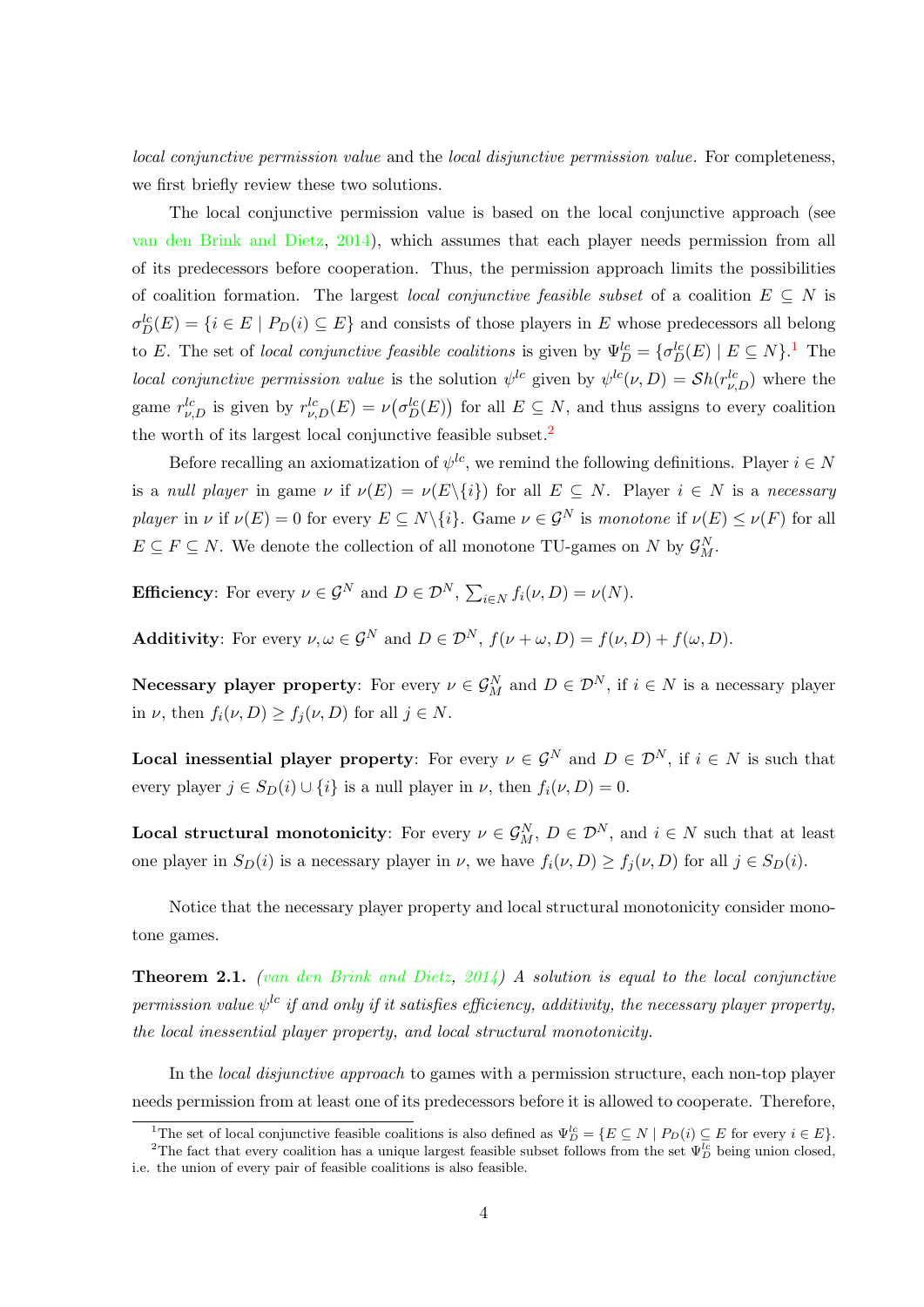for every coalition  $E \subseteq N$ , the largest *local disjunctive feasible subset* in  $D \in \mathcal{D}^N$  is given by  $\sigma_D^{ld}(E) = \{i \in E \mid P_D(i) \cap E \neq \emptyset\} \cup (E \cap H_D^N)$  and consists of all top players in E and all players in  $E$  with at least one predecessor in  $E$ . The set of *local disjunctive feasible coalitions* in  $D$  is given by  $\Psi_D^{ld} = {\sigma_D^{ld}(E) \mid E \subseteq N}$ .<sup>[3](#page-6-0)</sup> The local disjunctive permission value is the solution  $\psi^{ld}$  given by  $\psi^{ld}(\nu, D) = Sh(r_{\nu,D}^{ld})$  where the game  $r_{\nu,D}^{ld}$  is given by  $r_{\nu,D}^{ld}(E) = \nu(\sigma_D^{ld}(E))$  for all  $E \subseteq N$ and thus assigns to every coalition the worth of its largest local disjunctive feasible subset. An axiomatization of  $\psi^{ld}$  is provided by [Wu et al.](#page-30-4) [\(2022\)](#page-30-4) using the following weaker version of local structural monotonicity and local fairness to replace local structural monotonicity.

Weak local structural monotonicity: For every  $\nu \in \mathcal{G}_M^N$  and  $D \in \mathcal{D}^N$ , if  $j \in N$  is a necessary player in  $\nu$  with  $P_D(j) = \{i\}$ , then  $f_i(\nu, D) \ge f_j(\nu, D)$ .

**Local fairness**<sup>[4](#page-6-1)</sup>: For every  $\nu \in \mathcal{G}^N$ ,  $D \in \mathcal{D}^N$ ,  $i \in N$  and  $j \in S_D(i)$  with  $|P_D(j)| \geq 2$ ,  $f_i(\nu, D) - f_i(\nu, D\setminus\{(i, j)\}) = f_i(\nu, D) - f_i(\nu, D\setminus\{(i, j)\}).$ 

<span id="page-6-2"></span>**Theorem 2.2.** [\(Wu et al.,](#page-30-4) [2022\)](#page-30-4) A solution is equal to the local disjunctive permission value  $\psi^{ld}$ if and only if it satisfies efficiency, additivity, the necessary player property, the local inessential player property, weak local structural monotonicity, and local fairness.

#### 3 The k-local permission value

This section is divided into two parts. First, we introduce the k-local permission approach to cooperative games with a permission structure and explore relationships among their feasible coalitions. Second, we introduce and characterize the k-local permission value.

#### 3.1 The k-local permission approach

In this subsection, we introduce the  $k$ -local permission approach, which is an extension of the local disjunctive and the local conjunctive approaches described in Section 2. In the k-local permission approach, given a number  $k \in \mathbb{N}$ , a player can cooperate only in the following two cases: (i) The player has permission from at least  $k$  of its predecessors (if the player has more than k predecessors), or (ii) the player has permission from all of its predecessors (if the player has at most k predecessors). Therefore, for every coalition  $E \subseteq N$ , the largest k-local permission *feasible subset* in  $D \in \mathcal{D}^N$  is given by

$$
\sigma_D^{lk}(E) = \{ i \in E \mid |P_D(i) \cap E| \ge \min\{k, |P_D(i)|\} \},
$$

<span id="page-6-0"></span><sup>&</sup>lt;sup>3</sup>The set of local disjunctive feasible coalitions is also defined as  $\Psi_D^{ld} = \{ E \subseteq N \mid P_D(i) \cap E \neq \emptyset \}$  for every  $i \in$  $E \setminus H_D^N\}.$ 

<span id="page-6-1"></span><sup>&</sup>lt;sup>4</sup>Notice that this axiom is similar to fairness for (undirected) communication graph games in [Myerson](#page-29-6) [\(1977\)](#page-29-6).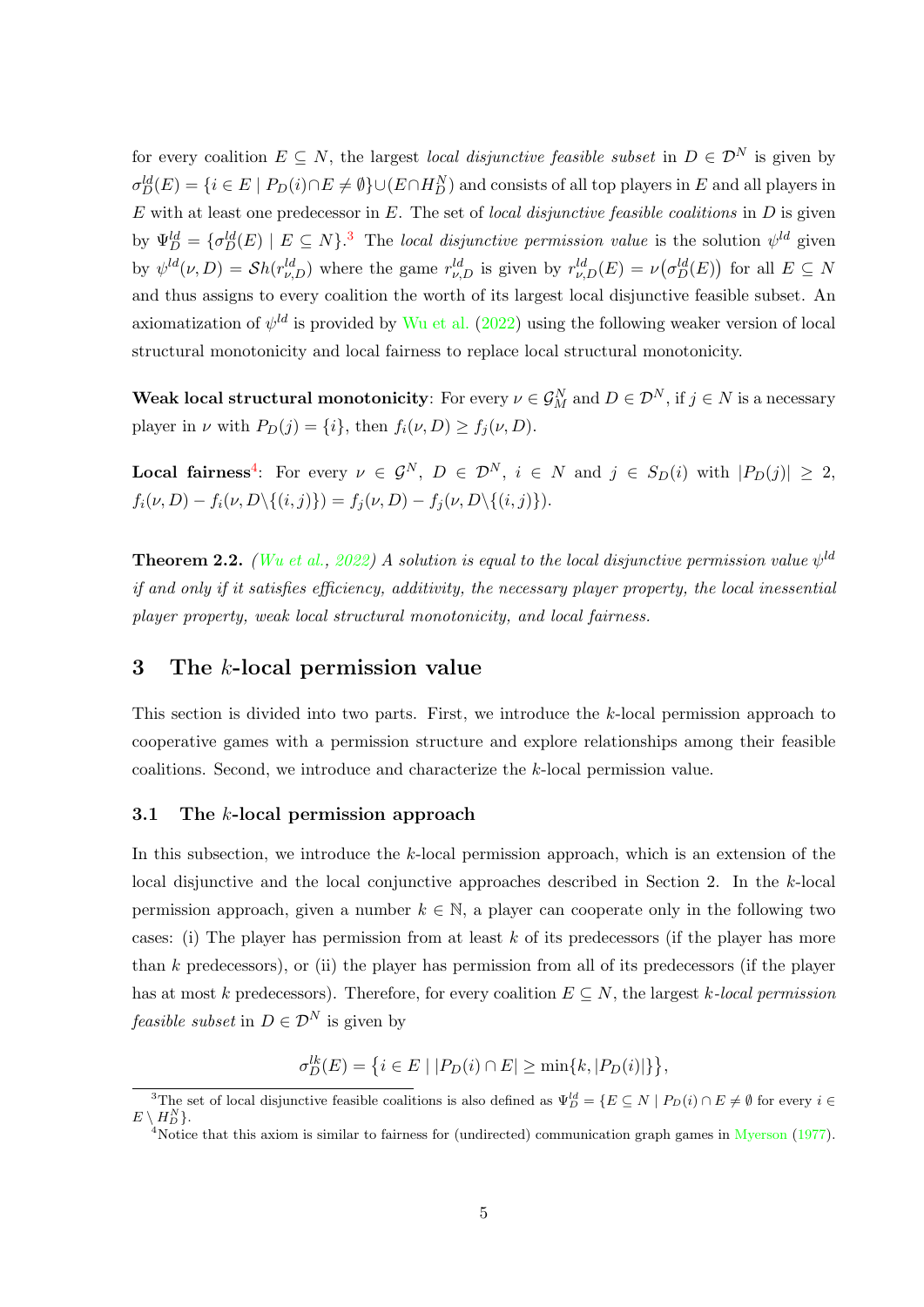and the set of k-local permission feasible coalitions in  $D$  is given by  $5$ 

$$
\Psi_D^{lk} = \{ \sigma_D^{lk}(E) \mid E \subseteq N \}.
$$

The k-local permission restricted game induced by the game with a permission structure  $(\nu, D)$ is the game  $r_{\nu,D}^{lk}$  that assigns to every coalition  $E\subseteq N$  the worth of its largest k-local permission feasible subset, i.e.

$$
r_{\nu,D}^{lk}(E) = \nu(\sigma_D^{lk}(E))
$$
 for all  $E \subseteq N$ .

Then, we define the k-local permission value  $\psi^{lk}$  as the solution that assigns to every game with a permission structure  $(\nu, D)$  the Shapley value of the k-local permission restricted game, i.e.

$$
\psi^{lk}(\nu, D) = \mathcal{S}h(r_{\nu, D}^{lk}) \text{ for all } \nu \in \mathcal{G}^N \text{ and } D \in \mathcal{D}^N.
$$

Obviously, the local disjunctive and the local conjunctive permission approaches are special cases of the k-local permission approach by taking  $k = 1$  and  $k \geq |N| - 1$ , respectively.

<span id="page-7-2"></span>**Example 3.1.** Let  $k = 2$  and  $N = \{1, 2, 3, 4\}$ . Consider the game with a permission structure  $(\nu, D)$  with  $\nu = u_{\{4\}}$  and  $D = \{(1, 4), (2, 4), (3, 4)\}\$ , see Figure [1.](#page-7-1)

<span id="page-7-1"></span>

Figure 1: The digraph of Example [3.1.](#page-7-2)

 $\emph{We have $\Psi_D^{lk}=\left\{\emptyset, \{1\}, \{2\}, \{3\}, \{1,2\}, \{1,3\}, \{2,3\}, \{1,2,3\}, \{1,2,4\}, \{1,3,4\}, \{2,3,4\}, N\right\}$}$ 

$$
and
$$

$$
r_{\nu,D}^{lk}(E) = \begin{cases} 1 & \text{if } E \in \{ \{1,2,4\}, \{1,3,4\}, \{2,3,4\}, N \} \\ 0 & \text{otherwise.} \end{cases}
$$

Thus,  $\psi^{lk}(\nu, D) = (\frac{1}{6}, \frac{1}{6})$  $\frac{1}{6}, \frac{1}{6}$  $\frac{1}{6}, \frac{1}{2}$ 2 ).  $\hspace{1.6cm} \diamond$ 

For every  $D \in \mathcal{D}^N$  and  $E \subseteq N$ , it is obvious that  $\sigma_D^{lc}(E) \subseteq \sigma_D^{ld}(E)$ . The following result provides statements relating different k-local permission feasible coalitions.

<span id="page-7-3"></span>**Proposition 3.1.** Let  $k \in \mathbb{N}$ ,  $D \in \mathcal{D}^N$ , and  $E \subseteq N$ . (i) For every  $F \subseteq E$ ,  $\sigma_D^{lk}(F) \subseteq \sigma_D^{lk}(E)$ . (ii) For every  $t \in \mathbb{N}$  with  $t \leq k$ ,  $\sigma_D^{lk}(E) \subseteq \sigma_D^{lt}(E)$ .

<span id="page-7-0"></span><sup>&</sup>lt;sup>5</sup>The set of k-local permission feasible coalitions is also defined as  $\Psi_D^{lk} = \{E \subseteq N \mid |P_D(i) \cap E| \ge$  $\min\{k, |P_D(i)|\}$  for every  $i \in E$ .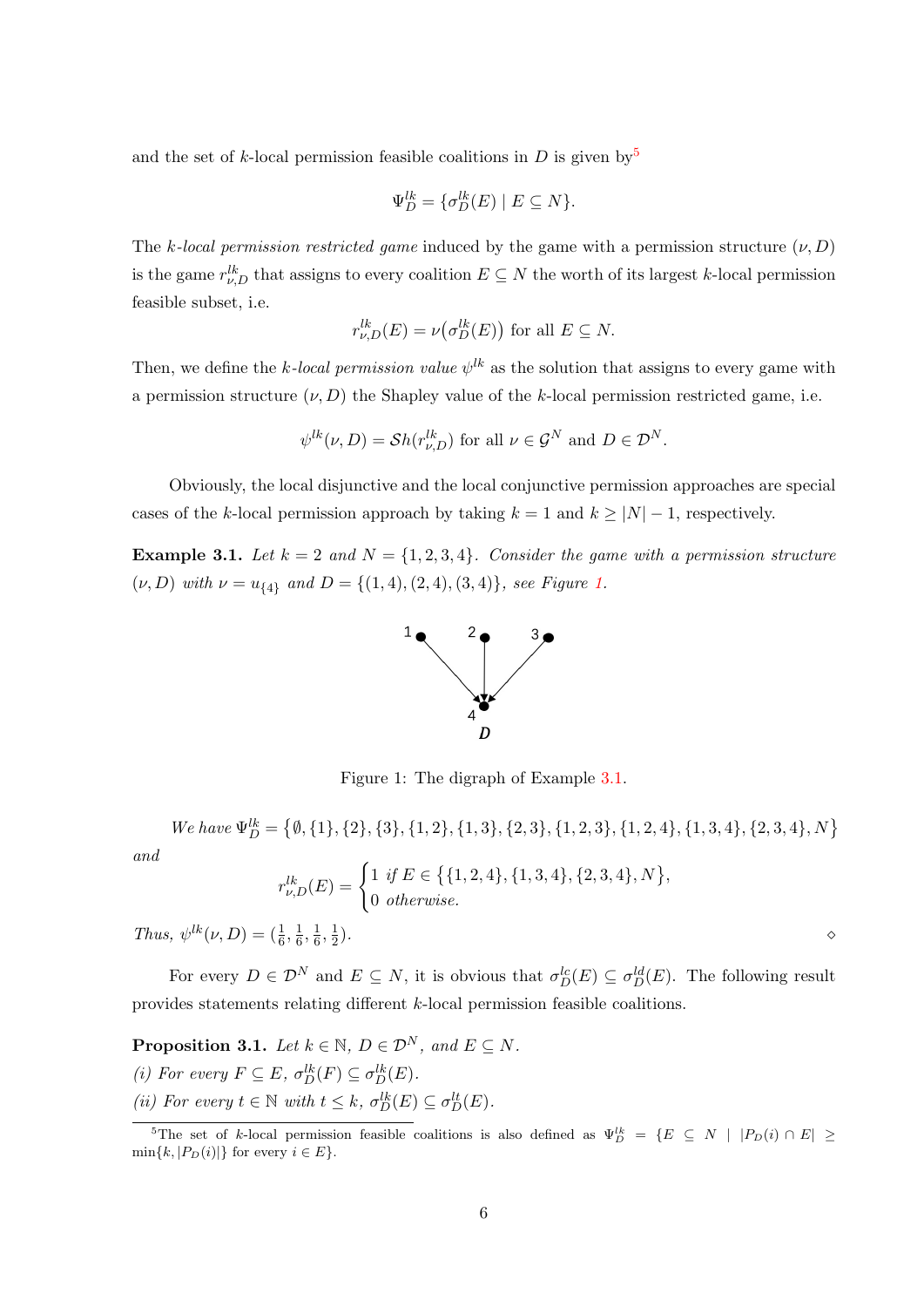Based on Proposition  $3.1$ , we obtain similar results for the set of  $k$ -local permission feasible coalitions to those for the locally conjunctive or disjunctive feasible coalitions in [van den Brink](#page-30-3) [and Dietz](#page-30-3) [\(2014\)](#page-30-3), respectively [Wu et al.](#page-30-4) [\(2022\)](#page-30-4).

**Proposition 3.2.** Let  $k \in \mathbb{N}$ ,  $D \in \mathcal{D}^N$ , and  $E \subseteq N$ . (i) For every  $F \subseteq E$  with  $\sigma_D^{lk}(E) \cup P_D(\sigma_D^{lk}(E)) \subseteq F$ ,  $\sigma_D^{lk}(F) = \sigma_D^{lk}(E)$ . (*ii*) For every  $F \subseteq E \setminus \sigma_D^{lk}(E)$ ,  $\sigma_D^{lk}(F) = \emptyset$ .

**Proposition 3.3.** For every  $k \in \mathbb{N}$ ,  $D \in \mathcal{D}^N$ , and  $E, F \subseteq N$ , (i)  $\sigma_D^{lk}(E) \cup \sigma_D^{lk}(F) \subseteq \sigma_D^{lk}(E \cup F)$ . (*ii*)  $\sigma_D^{lk}(E \cap F) \subseteq \sigma_D^{lk}(E) \cap \sigma_D^{lk}(F)$ .

We conclude this subsection with an illustrative example.

<span id="page-8-2"></span>**Example 3.2.** Let  $k = 2$ ,  $N = \{1, 2, 3, 4, 5, 6, 7\}$ , and  $D = \{(1, 2), (2, 4), (3, 4), (4, 7), (5, 7), (6, 7)\}$ , see Figure [2.](#page-8-0) Consider the two coalitions  $E = \{2, 3, 5, 6, 7\}$  (the coalition of all triangle points) and  $F = \{4, 5, 7\}$  (the coalition of all square points). We have  $\sigma_D^{lk}(E) = \{3, 5, 6, 7\}$ ,  $\sigma_D^{lk}(F) =$  $\{5,7\}, \sigma_D^{lk}(E \cup F) = \sigma^{lk}(\{2,3,4,5,6,7\}) = \{3,4,5,6,7\}, \text{ and } \sigma_D^{lk}(E \cap F) = \sigma^{lk}(\{5,7\}) = \{5\}.$ Thus,  $\sigma_D^{lk}(E) \cup \sigma_D^{lk}(F) = \{3, 5, 6, 7\} \subsetneq \{3, 4, 5, 6, 7\} = \sigma_D^{lk}(E \cup F)$  and  $\sigma_D^{lk}(E \cap F) = \{5\} \subsetneq$  $\{5,7\} = \sigma_D^{lk}(E) \cap \sigma_D^{lk}(F).$  $\sim$ 



<span id="page-8-0"></span>Figure 2: The digraph of Example [3.2.](#page-8-2)

Remark 3.1. Although we defined the k-local permission value only for  $k \in \mathbb{N}$ , notice that taking  $k = 0$ ,  $\sigma_D^{lk}(E) = E$  for all  $E \subseteq N$  and  $D \in \mathcal{D}^N$ . Thus, when  $k = 0$ , the k-local permission value boils down to the Shapley value. Since not all results in the remainder of the paper hold for  $k = 0$ , we restrict to  $k \in \mathbb{N}$ .

#### 3.2 An axiomatization of the k-local permission value

In this subsection, we characterize the k-local permission value inspired by Theorems [2.1](#page-5-2) and [2.2.](#page-6-2) Since  $\psi^{lk}(\nu, D)$  is obtained by applying the Shapley value to a modified game, the k-local

<span id="page-8-1"></span><sup>&</sup>lt;sup>6</sup>From [van den Brink and Dietz](#page-30-3) [\(2014\)](#page-30-3), we have  $\sigma_D^{lc}(E) \cap \sigma_D^{lc}(F) = \sigma_D^{lc}(E \cap F)$ . However, from Example [3.2,](#page-8-2) the equality does not hold for arbitrary  $k$ .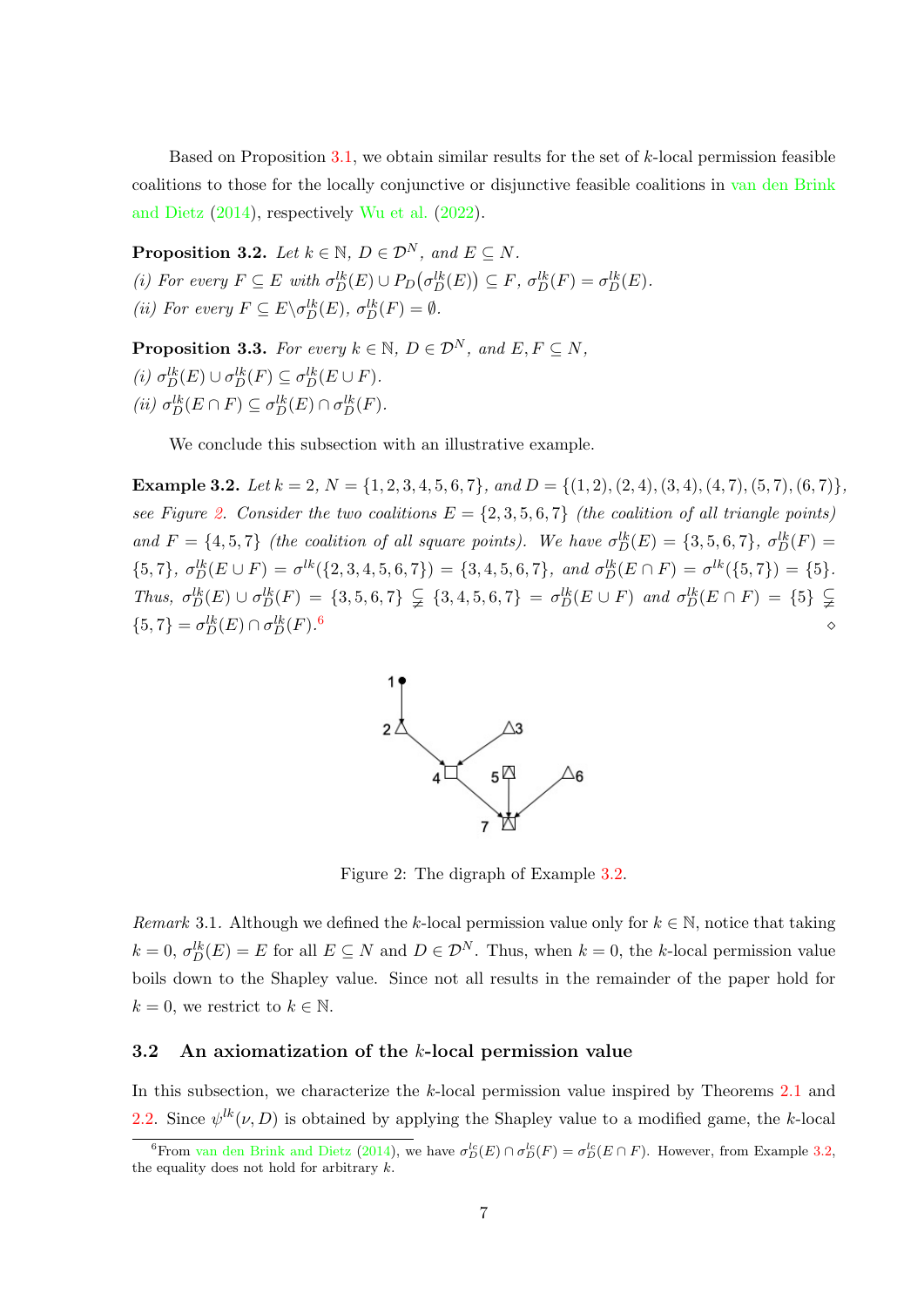permission value satisfies efficiency and additivity since  $\sigma_D^{lk}(N) = N$  and  $r_{\nu+\omega,D}^{lk} = r_{\nu,D}^{lk} + r_{\omega,D}^{lk}$ for every  $\nu, \omega \in \mathcal{G}^N$ . Besides, the k-local permission value satisfies the local inessential player property, see the proof of Theorem [3.1.](#page-10-0) However, the k-local permission value does not satisfy local fairness, as shown in the following example.

<span id="page-9-1"></span>**Example 3.3.** Let  $N = \{1, 2, 3, 4\}$ . Consider the game with permission structure  $(\nu, D)$  with  $\nu=u_{\{4\}}\,$  and  $D=\{(1,4),(2,4),(3,4)\},\, \, see\, \, Figure\, \, 3.$  $D=\{(1,4),(2,4),(3,4)\},\, \, see\, \, Figure\, \, 3.$ 

<span id="page-9-0"></span>

Figure 3: The digraph of Example [3.3.](#page-9-1)

We have

$$
\psi^{lk}(\nu, D) = \begin{cases}\n(\frac{1}{12}, \frac{1}{12}, \frac{1}{12}, \frac{3}{4}) & \text{if } k = 1, \\
(\frac{1}{6}, \frac{1}{6}, \frac{1}{6}, \frac{1}{2}) & \text{if } k = 2, \\
(\frac{1}{4}, \frac{1}{4}, \frac{1}{4}, \frac{1}{4}) & \text{if } k = 3,\n\end{cases} \text{ and } \psi^{lk}(\nu, D \setminus \{(3, 4)\}) = \begin{cases}\n(\frac{1}{6}, \frac{1}{6}, 0, \frac{2}{3}) & \text{if } k = 1, \\
(\frac{1}{3}, \frac{1}{3}, 0, \frac{1}{3}) & \text{if } k = 2, \\
(\frac{1}{3}, \frac{1}{3}, 0, \frac{1}{3}) & \text{if } k = 3.\n\end{cases}
$$

Notice that

$$
\psi_3^{lk}(\nu, D) - \psi_3^{lk}(\nu, D \setminus \{(3,4)\}) = \psi_4^{lk}(\nu, D) - \psi_4^{lk}(\nu, D \setminus \{(3,4)\}) \text{ for every } k < 3 = |P_D(4)|,
$$

but

$$
\psi_3^{lk}(\nu, D) - \psi_3^{lk}(\nu, D \setminus \{(3,4)\}) \neq \psi_4^{lk}(\nu, D) - \psi_4^{lk}(\nu, D \setminus \{(3,4)\}) \text{ if } k = 3 = |P_D(4)|.
$$

 $\Diamond$ 

As hinted in Example [3.3,](#page-9-1) the fairness equalities hold when deleting an arc where the successor on the arc has more than k predecessors. Let  $k \in \mathbb{N}$ . k-fairness is defined as follows.

k-fairness: For every  $\nu \in \mathcal{G}^N$ ,  $D \in \mathcal{D}^N$ ,  $i \in N$ , and  $j \in S_D(i)$  with  $|P_D(j)| > k$ ,  $f_i(\nu, D)$  –  $f_i(\nu, D \setminus \{(i, j)\}) = f_j(\nu, D) - f_j(\nu, D \setminus \{(i, j)\}).$ 

This weaker version of local fairness expresses the "equal treatment" with respect to the benefits (or loss) that are obtained from creating (or deleting) an arc only in case the number of predecessors of the successor on the arc exceeds a certain threshold.

In order to characterize the k-local permission value, we also need a "k-version" of structural monotonicity. Let  $k \in \mathbb{N}$ . k-structural monotonicity is defined as follows.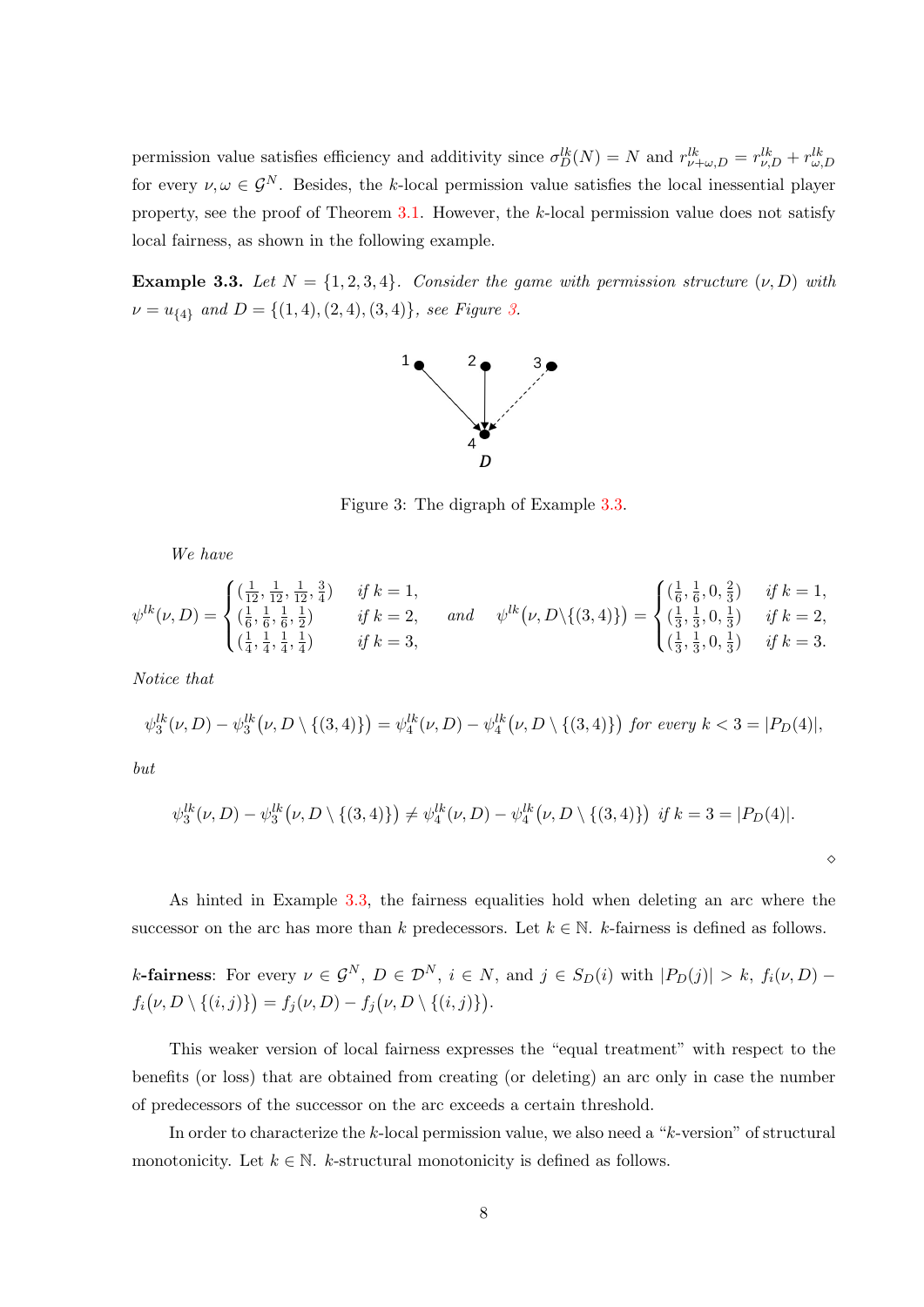k-structural monotonicity: For every  $\nu \in \mathcal{G}_M^N$ ,  $D \in \mathcal{D}^N$ , and  $j \in N$  a necessary player in  $\nu$ with  $0 < |P_D(j)| \le k$ ,  $f_i(\nu, D) \ge f_j(\nu, D)$  for every  $i \in P_D(j)$ .

The k-local permission value is characterized by replacing local fairness and weak local structural monotonicity in Theorem [2.2](#page-6-2) by the corresponding  $k$ -fairness and  $k$ -structural monotonicity axioms.

<span id="page-10-0"></span>**Theorem 3.1.** Let  $k \in \mathbb{N}$ . A solution is equal to the k-local permission value  $\psi^{lk}$  if and only if it satisfies efficiency, additivity, the necessary player property, the local inessential player property, k-fairness, and k-structural monotonicity.

Remark 3.2. When  $k = 1$ , k-fairness boils down to local fairness, and k-structural monotonicity becomes weak local structural monotonicity. The corresponding solution is the local disjunctive permission value:  $\psi^{lk}(\nu, D) = \psi^{ld}(\nu, D)$ . When  $k \geq |N| - 1$ , k-fairness has no meaning, and k-structural monotonicity turns into local structural monotonicity. The corresponding solution is the local conjunctive permission value:  $\psi^{lk}(\nu, D) = \psi^{lc}(\nu, D)$ .

Remark 3.3. Notice that for  $D = \emptyset$ , the k-local permission value boils down to the Shapley value  $(\psi^{lk}(\nu, D) = Sh(\nu))$  since  $r_{\nu, D}^{lk} = \nu$ . In that case, the axioms of Theorem [3.1](#page-10-0) boil down to axioms characterizing the Shapley value for TU-games. Efficiency and additivity are already the classic axioms, the necessary player property implies symmetry for unanimity games, and the local inessential player property is reduced to the classical null player property. Further, k-fairness and k-structural monotonicity have no meaning.

# 4 Additive games with a permission structure: locally partial permission power measures for directed networks

Digraphs are often used to describe networks with asymmetric relationships, such as buying and selling relationships in exchange networks, asymmetric relationships in social networks, and winning or losing matches in sports competitions. There is an extensive literature that studies these digraphs and defines related measures, such as [Kondratev and Mazalov](#page-29-7) [\(2002\)](#page-29-7), [Kinne](#page-29-8)  $(2012)$ , and [Riquelme et al.](#page-29-9)  $(2018)$ . In this section, we aim to apply the k-local permission value to define a new class of power or dominance measures for digraphs.

#### 4.1 The k-local permission measure

A power measure for digraphs is a function  $m: \mathcal{D}^N \to \mathbb{R}^N$  that assigns a real number to every node in a digraph. These numbers can be seen as measures of 'power', 'importance', or 'dominance' of the nodes in the digraph. Examples of power measures can be found in, e.g. [Bonacich](#page-28-1) [\(1987\)](#page-28-1), [van den Brink and Gilles](#page-30-7) [\(2000\)](#page-30-7), and [Boldi and Vigna](#page-28-2) [\(2014\)](#page-28-2). Based on the  $k$ -local permission value, we introduce a new class of power measures that have some similarity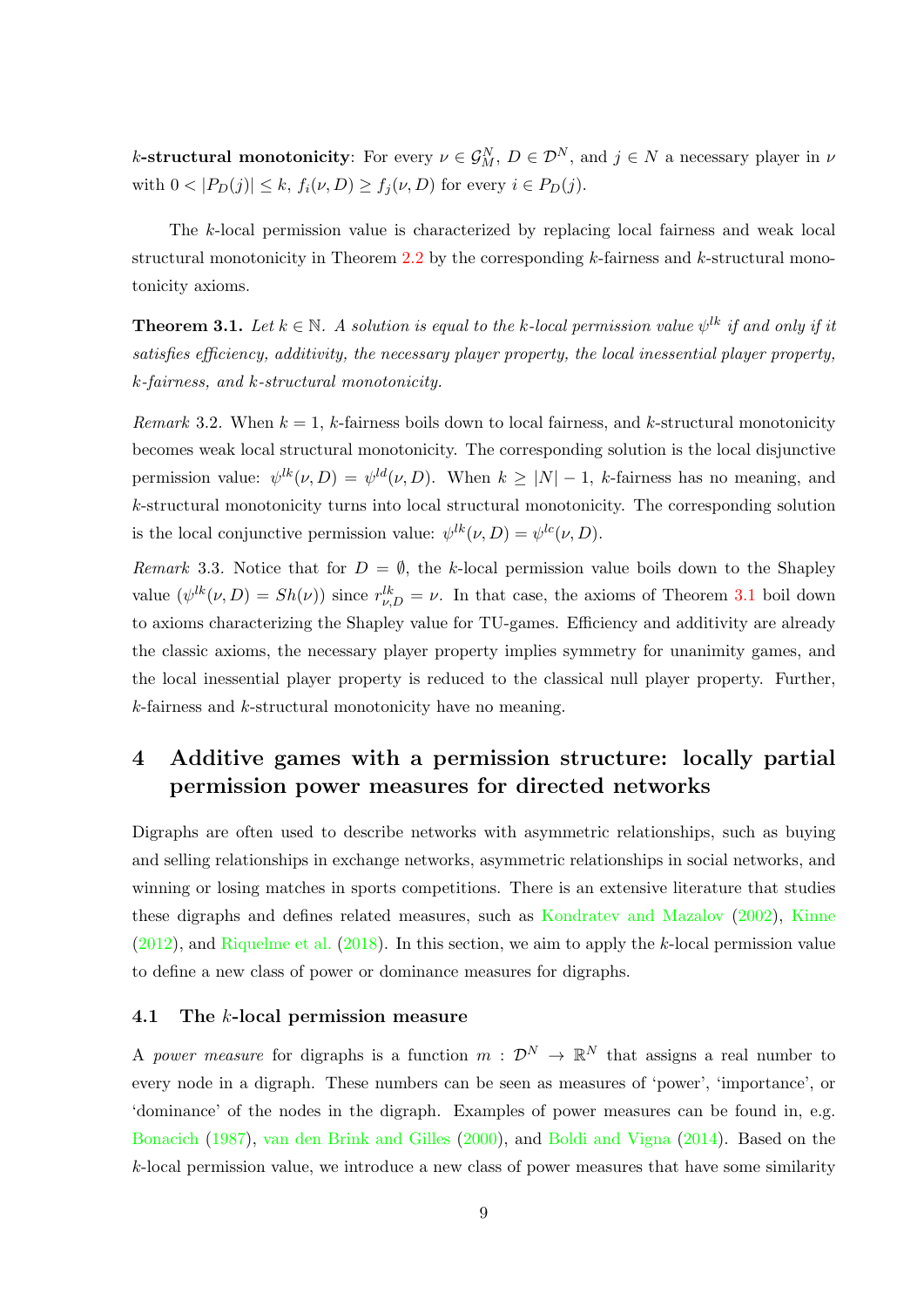with the reflexive  $\beta$ -measure [\(van den Brink and Borm](#page-30-5) [\(2002\)](#page-30-5)). Therefore, we first recall this measure.

The *reflexive*  $\beta$ -measure,  $\beta^{refl} : \mathcal{D}^N \to \mathbb{R}^N$ , shares the power over a node equally among itself and its predecessors, and is given by

$$
\beta_i^{refl}(D) = \sum_{j \in S_D(i) \cup \{i\}} \frac{1}{|P_D(j)| + 1}
$$
 for all  $i \in N$ .

It is worth mentioning that the reflexive  $\beta$ -measure can also be seen as the local conjunctive permission value of the game with a permission structure  $(\nu^1, D)$ , where  $D \in \mathcal{D}^N$  and  $\nu^1$  is the additive game given by

$$
\nu^1(E) = |E| \text{ for all } E \subseteq N,
$$

i.e.  $\beta_i^{refl}$  $i^{refl}(D) = \psi^{lc}(\nu^1, D).$ 

We can define a new measure, called the *local disjunctive permission measure*  $l: \mathcal{D}^N \to \mathbb{R}^N$ , in a similar way by applying the local disjunctive permission value to the game with a permission structure  $(\nu^1, D)$ , and thus is given by

$$
l_i(D) = \psi_i^{ld}(\nu^1, D) = \begin{cases} 1 + \sum_{j \in S_D(i)} \frac{1}{|P_D(j)|(|P_D(j)|+1)} & \text{if } P_D(i) = \emptyset, \\ \frac{|P_D(i)|}{|P_D(i)|+1} + \sum_{j \in S_D(i)} \frac{1}{|P_D(j)|(|P_D(j)|+1)} & \text{otherwise.} \end{cases}
$$

Analogously, we define a class of power measures containing the above two measures by applying the k-local permission value to the game with a permission structure  $(\nu^1, D)$ .

<span id="page-11-1"></span>**Definition 4.1.** The k-local permission measure on N is the function  $p^k: \mathcal{D}^N \to \mathbb{R}^N$  given by  $p^k(D) = \psi^{lk}(\nu^1, D).$ 

The k-local permission measure can be expressed as in the next result.

<span id="page-11-0"></span>**Proposition 4.1.** For every  $D \in \mathcal{D}^N$ ,

$$
p_i^k(D) = \frac{|P_D(i)| + 1 - \min\{k, |P_D(i)|\}}{|P_D(i)| + 1} + \sum_{j \in S_D(i)} \frac{\min\{k, |P_D(j)|\}}{|P_D(j)|(|P_D(j)| + 1)} \text{ for all } i \in N.
$$

Following the relationships between the k-local permission value and the local conjunctive or disjunctive permission values, we can easily verify the following proposition.

**Proposition 4.2.** For every  $D \in \mathcal{D}^N$ ,  $p^1(D) = l(D)$ , and  $p^t(D) = \beta^{refl}(D)$  for  $t \geq |N|-1$ .

Next, we want to characterize the k-local permission value. The first three axioms introduced are efficiency norm, local determinateness and symmetry, which are also satisfied by the reflexive  $\beta$ -measure.

**Efficiency norm:** If  $D \in \mathcal{D}^N$ , then  $\sum_{i \in N} m_i(D) = |N|$ .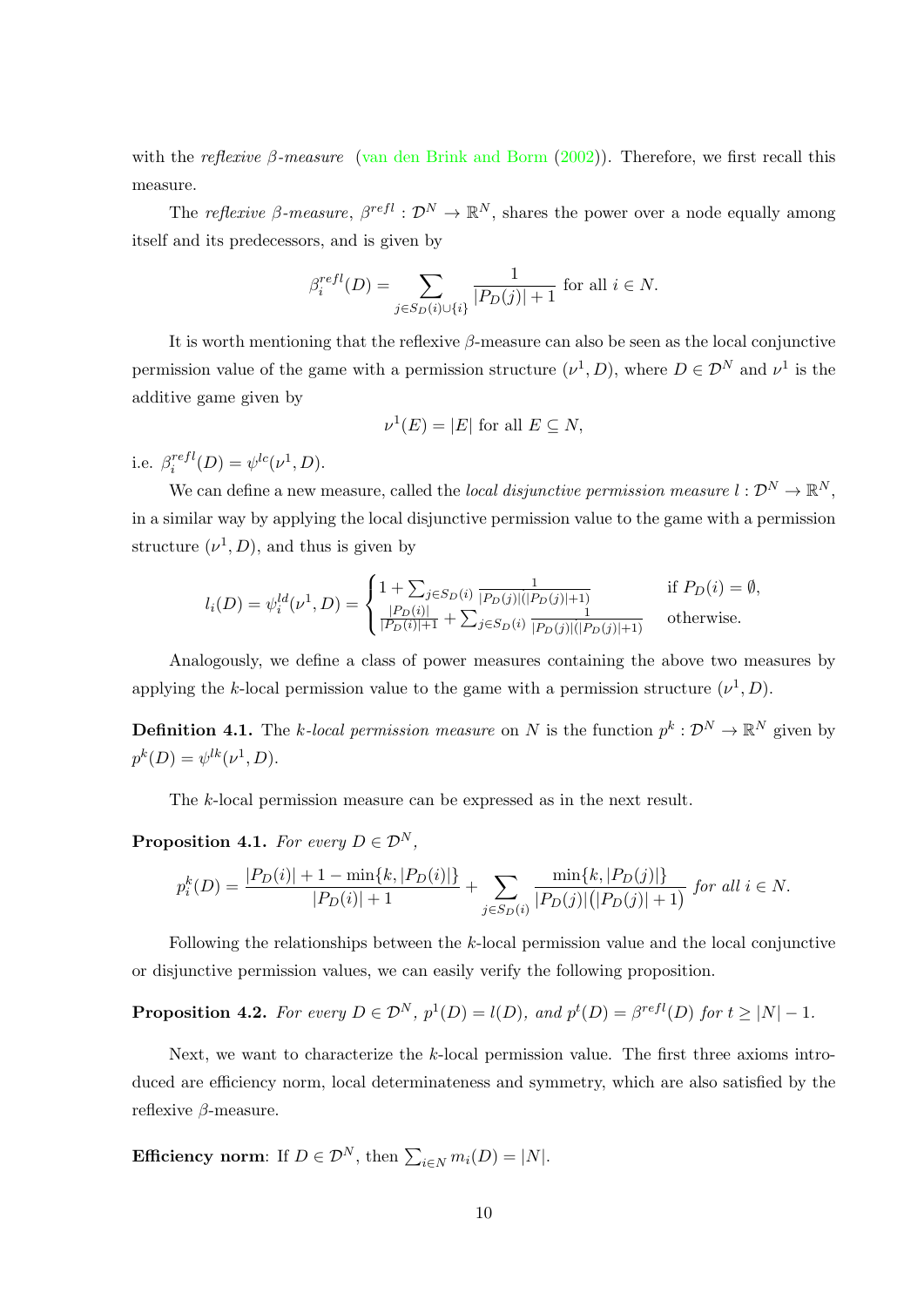**Local determinateness:** If  $D, D' \in \mathcal{D}^N$  and  $i \in N$  are such that  $S_D(i) = S_{D'}(i)$  and  $P_D(j) = S_{D'}(i)$  $P_{D'}(j)$  for every  $j \in \{i\} \cup S_D(i)$ , then  $m_i(D) = m_i(D')$ .

**Symmetry:** If  $D \in \mathcal{D}^N$  and  $i, j \in N$  are such that  $S_D(i) = S_D(j)$  and  $P_D(i) = P_D(j)$ , then  $m_i(D) = m_i(D)$ .

The above axioms commonly appear in the literature. Next, we state the following two axioms. The first one is the k-equal loss property which considers the power change when an arc is broken and the related successor has more than k predecessors.

k-equal loss property: If  $D \in \mathcal{D}^N$ ,  $i \in N$ , and  $j \in S_D(i)$  with  $|P_D(j)| > k$ , then  $m_i(D)$  –  $m_i(D\setminus\{(i,j)\}) = m_j(D) - m_j(D\setminus\{(i,j)\}).$ 

The k-equal loss property is obtained by applying k-fairness to the (additive) game  $\nu^1$  with a permission structure associated to the digraph.

The next axiom is called k-equal sharing property, and requires that deleting an arc has the same effect on the power of the predecessor and successor on the arc in case the successor on the arc has at most k predecessors.

*k*-equal sharing property: If  $D \in \mathcal{D}^N$  and  $i \in N$  with  $0 < |P_D(i)| \leq k$ , then  $m_i(D \setminus \{(i,j)\mid \mathcal{D}^N)$  $j \in S_D(i)$ } $= m_h(D) - m_h(D \setminus \{(h,i)\})$  for every  $h \in P_D(i)$ .

Next, we can state an axiomatization of the k-local permission measure.

<span id="page-12-0"></span>**Theorem 4.1.** Let  $k \in \mathbb{N}$ . A power measure is equal to the k-local permission measure  $p^k$  if and only if it satisfies efficiency norm, local determinateness, symmetry, the  $k$ -equal loss property, and the k-equal sharing property.

#### 4.2 Extending k-local permission measures to node-weighted digraphs

Since nodes are not equally important in many applications, in this section, we consider extending k-local permission measures to node-weighted digraphs (simply weighted digraphs). Denote the set of weight vectors  $\mathcal{W}^N = \{ \omega \in \mathbb{R}^N \mid \sum \}$ i∈N  $\omega_i = 1$ , and  $0 \leq \omega_i \leq 1$ . For every  $\omega \in \mathcal{W}^N$ , denote the game  $\nu^{\omega} = \sum$  $\sum_{i\in\mathbb{N}}\omega_i u_{\{i\}}$ . Notice that these are additive games. A *generalized power measure* for weighted digraphs is a function  $gm: \mathcal{D}^N \times \mathcal{W}^N \to \mathbb{R}^N$  that assigns a real number to every node in a weighted digraph. In a straightforward manner, we extend the k-local permission measure to weighted digraphs by applying the k-local permission value to the game  $\nu^{\omega}$ .

**Definition 4.2.** The generalized k-local permission measure on N is the function  $gp^k : \mathcal{D}^N \times$  $\mathcal{W}^N \to \mathbb{R}^N$  given by  $gp^k(D,\omega) = \psi^{lk}(\nu^\omega, D)$ .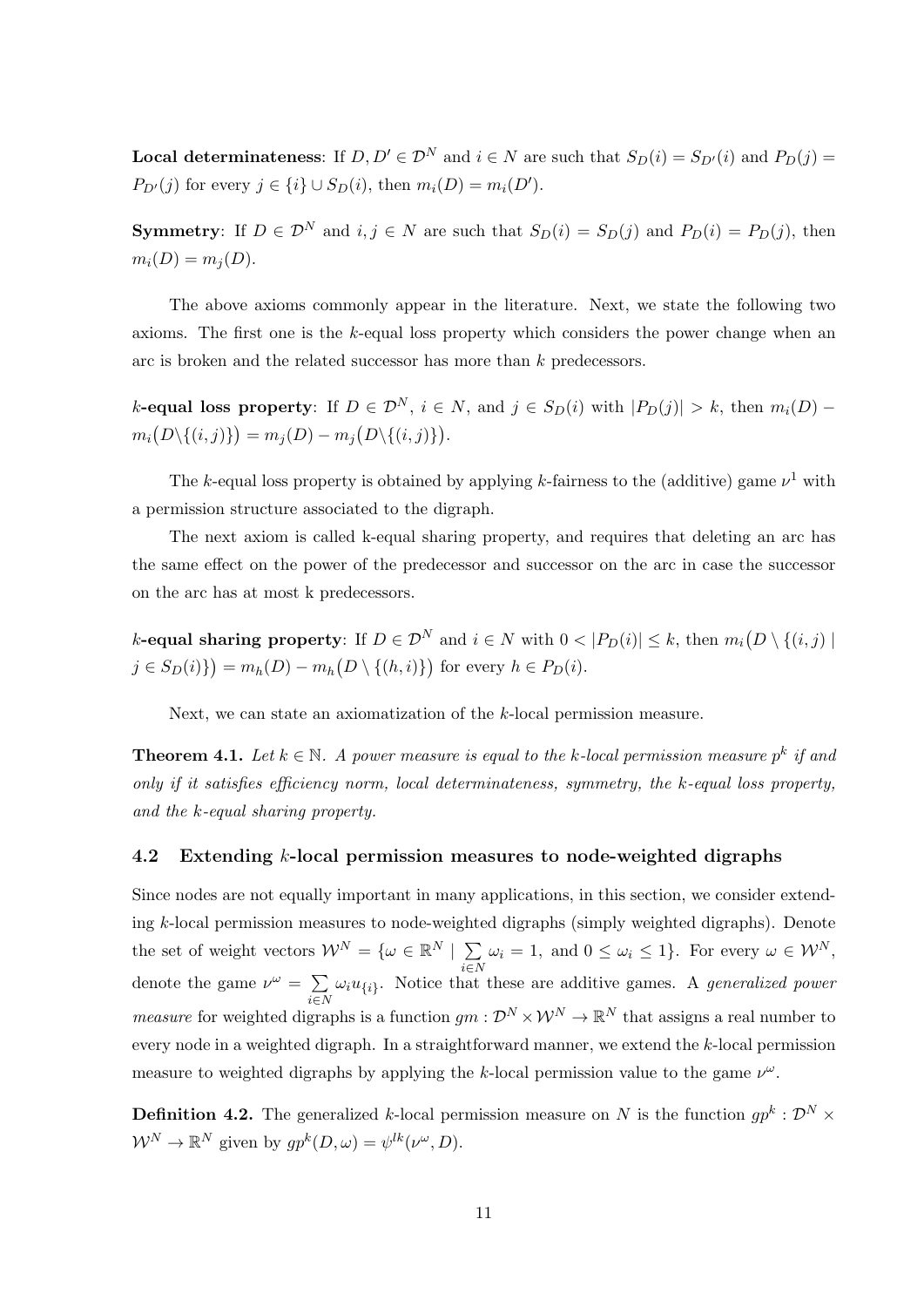Based on Proposition [4.1,](#page-11-0) the expression of the generalized measures can be obtained as follows by multiplying the terms in this expression by the relevant node weights.

**Proposition 4.3.** For every  $D \in \mathcal{D}^N$  and  $w \in \mathcal{W}^N$ ,

$$
gp_i^k(D, \omega) = \frac{|P_D(i)| + 1 - \min\{k, |P_D(i)|\}}{|P_D(i)| + 1} \omega_i + \sum_{j \in S_D(i)} \frac{\min\{k, |P_D(j)|\}}{|P_D(j)|(|P_D(j)| + 1)} \omega_j \text{ for all } i \in N.
$$

Also, we can generalize the axioms of Theorem [4.1](#page-12-0) to weighted digraphs as expected.

Generalized efficiency norm: If  $D \in \mathcal{D}^N$  and  $\omega \in \mathcal{W}^N$ , then  $\sum_{i \in N} g m_i(D, \omega) = \sum_{i \in N} w_i$ .

Generalized local determinateness: If  $D, D' \in \mathcal{D}^N$ ,  $\omega \in \mathcal{W}^N$  and  $i \in N$  are such that  $S_D(i) = S_{D'}(i)$  and  $P_D(j) = P_{D'}(j)$  for every  $j \in \{i\} \cup S_D(i)$ , then  $gm_i(D, \omega) = gm_i(D', \omega)$ .

**Generalized symmetry:** If  $D \in \mathcal{D}^N$ ,  $\omega \in \mathcal{W}^N$ , and  $i, j \in N$  are such that  $S_D(i) = S_D(j) = \emptyset$ and  $P_D(i) = P_D(j) = \emptyset$ , then  $\omega_j \cdot gm_i(D, \omega) = \omega_i \cdot gm_j(D, \omega)$ .

Generalized k-equal loss property: If  $D \in \mathcal{D}^N$ ,  $\omega \in \mathcal{W}^N$ ,  $i \in N$ , and  $j \in S_D(i)$  with  $|P_D(j)| > k$ , then  $qm_i(D,\omega) - qm_i(D)\{(i,j)\},\omega) = qm_i(D,\omega) - qm_i(D)\{(i,j)\},\omega)$ .

Generalized k-equal sharing property: If  $D \in \mathcal{D}^N$ ,  $\omega \in \mathcal{W}^N$  and  $i \in N$  with  $0 < |P_D(i)|$ k, then  $qm_i(D \setminus \{(i,j) \mid j \in S_D(i)\},\omega) = qm_h(D,\omega) - qm_h(D \setminus \{(h,i)\},\omega)$  for every  $h \in P_D(i)$ .

**Theorem 4.2.** Let  $k \in \mathbb{N}$ . A power measure for weighted digraphs is equal to the generalized k-local permission measure  $gp^k$  if and only if it satisfies generalized efficiency norm, generalized local determinateness, generalized symmetry, the generalized k-equal loss property, and the generalized k-equal sharing property.

# 5 Applications

In this section, we apply the (generalized)  $k$ -local permission measures to find key nodes in two classical weighted digraphs. To illustrate these measures, we compare them with two classical local measures, outdegree<sup>[7](#page-13-0)</sup> and Copeland score<sup>[8](#page-13-1)</sup>.

First, we apply these locally partial measures on the Countries Trade Network collected by [Wasserman and Faust](#page-30-8) [\(1994\)](#page-30-8) to estimate trade powers, where the directed network is constructed based on the relations of imports of minerals, fuels, and other petroleum products, and the weights of nodes (countries) are the proportions of each country's energy consumption in 1[9](#page-13-2)80<sup>9</sup>. The network is shown in Figure [4,](#page-15-0) and the values of the trade power of these 24 countries based on some of our local measures for weighted digraphs are given in Table [1.](#page-14-0)

<span id="page-13-1"></span><span id="page-13-0"></span><sup>&</sup>lt;sup>7</sup>For every  $D \in \mathcal{D}^N$  and  $w \in \mathcal{W}^N$ , the outdegree of node i is defined by  $out_i(D, \omega) = \sum_{j \in S_D(i)} w_j$ .

<sup>&</sup>lt;sup>8</sup>For every  $D \in \mathcal{D}^N$  and  $w \in \mathcal{W}^N$ , the Copeland score of node *i* is defined by  $cop_i(D, \omega) = \sum_{j \in S_D(i)} w_j - \sum_{j \in S_D(i)} w_j$ .  $\sum_{j\in P_D(i)} w_j$ .

<span id="page-13-2"></span>The sample consists of 24 countries, the details can be seen in [Wasserman and Faust](#page-30-8) [\(1994\)](#page-30-8).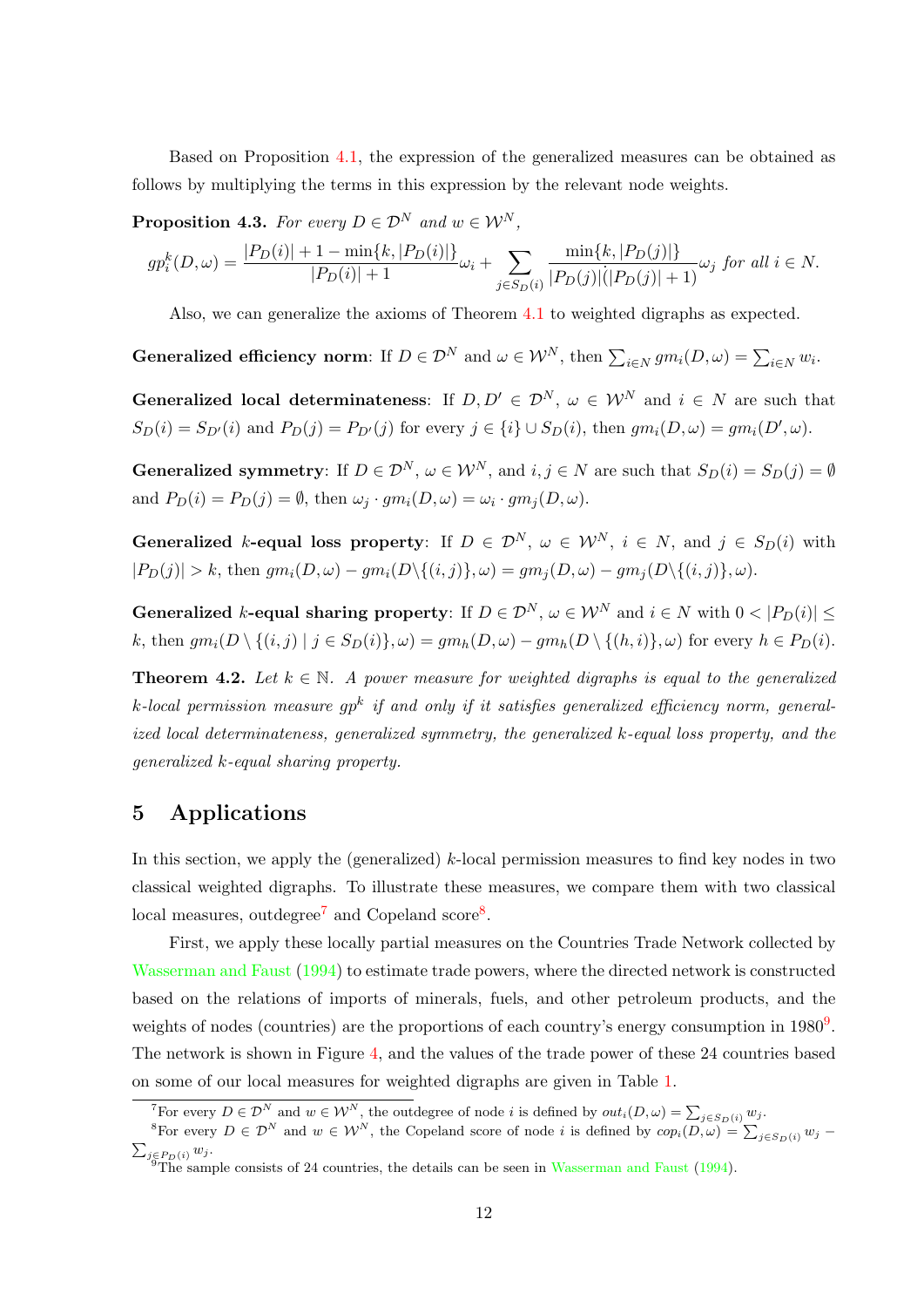| Nation          | $\omega$ | $gp^1$ | $g p^2$ | $gp^5$ | $gp^{10}$ | $gp^{n-1}$ | out        | cop       |
|-----------------|----------|--------|---------|--------|-----------|------------|------------|-----------|
| N <sub>01</sub> | 0.0132   | 0.0197 | 0.0263  | 0.0459 | 0.0591    | 0.0626     | 0.5641     | 0.1100    |
| N <sub>02</sub> | 0.0351   | 0.0299 | 0.0247  | 0.0161 | 0.0235    | 0.0270     | 0.2543     | $-0.0754$ |
| N <sub>03</sub> | 0.0179   | 0.0200 | 0.0222  | 0.0264 | 0.0332    | 0.0363     | 0.3417     | $-0.0661$ |
| ${\it N04}$     | 0.0100   | 0.0195 | 0.0290  | 0.0572 | 0.0669    | 0.0704     | 0.5357     | 0.1863    |
| N05             | 0.1111   | 0.0867 | 0.0623  | 0.0446 | 0.0462    | 0.0462     | 0.1237     | $-0.0854$ |
| N06             | 0.0112   | 0.0100 | 0.0088  | 0.0074 | 0.0126    | 0.0157     | 0.1886     | $-0.1787$ |
| N07             | 0.0097   | 0.0131 | 0.0165  | 0.0269 | 0.0379    | 0.0414     | 0.4362     | $-0.0380$ |
| N <sub>08</sub> | 0.0004   | 0.0003 | 0.0001  | 0.0001 | 0.0001    | 0.0001     | 0.0000     | $-0.2740$ |
| N <sub>09</sub> | 0.1031   | 0.0861 | 0.0692  | 0.0391 | 0.0500    | 0.0534     | 0.3674     | 0.0356    |
| N10             | 0.0047   | 0.0032 | 0.0016  | 0.0016 | 0.0016    | 0.0016     | 0.0000     | $-0.2641$ |
| N11             | 0.0043   | 0.0103 | 0.0163  | 0.0343 | 0.0471    | 0.0506     | 0.4814     | 0.0371    |
| N12             | 0.0456   | 0.0382 | 0.0307  | 0.0083 | 0.0087    | 0.0087     | 0.0097     | $-0.4911$ |
| N13             | 0.0754   | 0.0747 | 0.0739  | 0.0652 | 0.0666    | 0.0701     | $0.5157\,$ | 0.2117    |
| N14             | 0.0081   | 0.0075 | 0.0068  | 0.0047 | 0.0068    | 0.0068     | 0.0486     | $-0.3758$ |
| N15             | 0.0012   | 0.0010 | 0.0007  | 0.0002 | 0.0002    | 0.0002     | 0.0000     | $-0.2524$ |
| N16             | 0.0781   | 0.0669 | 0.0557  | 0.0220 | 0.0238    | 0.0238     | 0.0754     | $-0.2884$ |
| N17             | 0.0036   | 0.0032 | 0.0027  | 0.0013 | 0.0015    | 0.0015     | 0.0060     | $-0.4012$ |
| N18             | 0.0478   | 0.0545 | 0.0612  | 0.0743 | 0.0658    | 0.0649     | 0.5026     | $-0.0768$ |
| N19             | 0.0847   | 0.0831 | 0.0815  | 0.0582 | 0.0637    | 0.0637     | 0.2936     | $-0.1437$ |
| N20             | 0.0156   | 0.0142 | 0.0127  | 0.0083 | 0.0140    | 0.0143     | 0.1331     | $-0.2408$ |
| N21             | 0.0060   | 0.0062 | 0.0065  | 0.0071 | 0.0115    | 0.0146     | 0.1898     | $-0.1776$ |
| $\rm N22$       | 0.0854   | 0.1045 | 0.1235  | 0.1547 | 0.1258    | 0.1292     | 0.7982     | 0.2379    |
| N23             | 0.1886   | 0.1969 | 0.2051  | 0.2181 | 0.1611    | 0.1211     | 0.7003     | 0.2423    |
| N24             | 0.0390   | 0.0505 | 0.0620  | 0.0780 | 0.0723    | 0.0758     | 0.5067     | $-0.0419$ |

<span id="page-14-0"></span>Table 1: Scores of 24 countries in the trade network based on various measures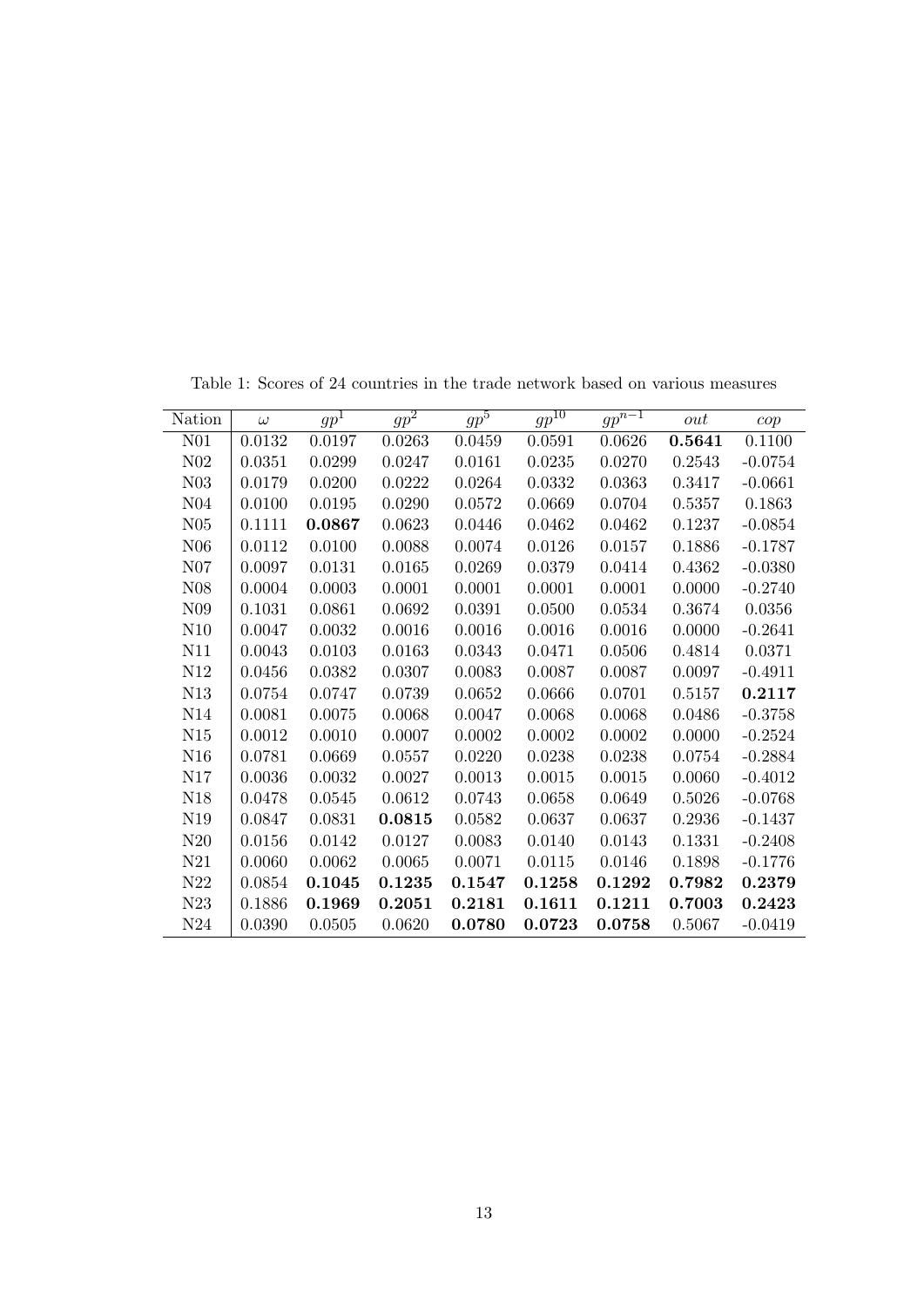

<span id="page-15-0"></span>Figure 4: Trade of minerals, fuels, and other petroleum products between countries.

In each column of Table [1,](#page-14-0) the three highest scores are marked in bold. As we see from Table [1,](#page-14-0) N23 (the United States) and N22 (the United Kingdom) get the two highest scores in all these measures, which suggests that the (generalized)  $k$ -local permission measure can identify the key nodes, similar as the classical measures. Since each measure has a different attitude towards relatives (predecessors and successors), the node with the third-highest score is different for different measures<sup>[10](#page-15-1)</sup>. Coincidentally, most of these countries with bold high scores are classified into the core block of the interaction network in [Snyder and Kick](#page-30-9) [\(1979\)](#page-30-9).

Second, we apply the two measures to Freeman's EIES network collected by [Freeman and](#page-29-10) [Freeman](#page-29-10) [\(1979\)](#page-29-10). It is a classical network widely used in the literature to illustrate the usefulness of new measures. Here, we focus on the network representing a message-sending relation among 32 researchers who participated in an early study on the Electronic Information Exchange System. The weight of a node (researcher) is defined as the proportion of messages he/she sent. The network is shown in Figure [5.](#page-17-0) The scores of these 32 researchers based on our local measures are given in Table [2.](#page-16-0)

In each column of Table [2,](#page-16-0) the two highest scores are marked in bold. As we see from Table [2,](#page-16-0) R01 (Lin Freeman) and R29 (Barry Wellman) get the two highest scores, except in the outdegree and Copeland score measures. One fact that has been confirmed by the literature, such as [Opsahl et al.](#page-29-11) [\(2010\)](#page-29-11), [Qi et al.](#page-29-12) [\(2012\)](#page-29-12), [Wei et al.](#page-30-10) [\(2013\)](#page-30-10), is that these two researchers are the most active in the network, which is also successfully identified by the local permission

<span id="page-15-1"></span><sup>&</sup>lt;sup>10</sup>These nodes include N01 (Algeria), N05 (Czechoslovakia), N13 (Japan), N19 (Switzerland), and N24 (Yugoslavia).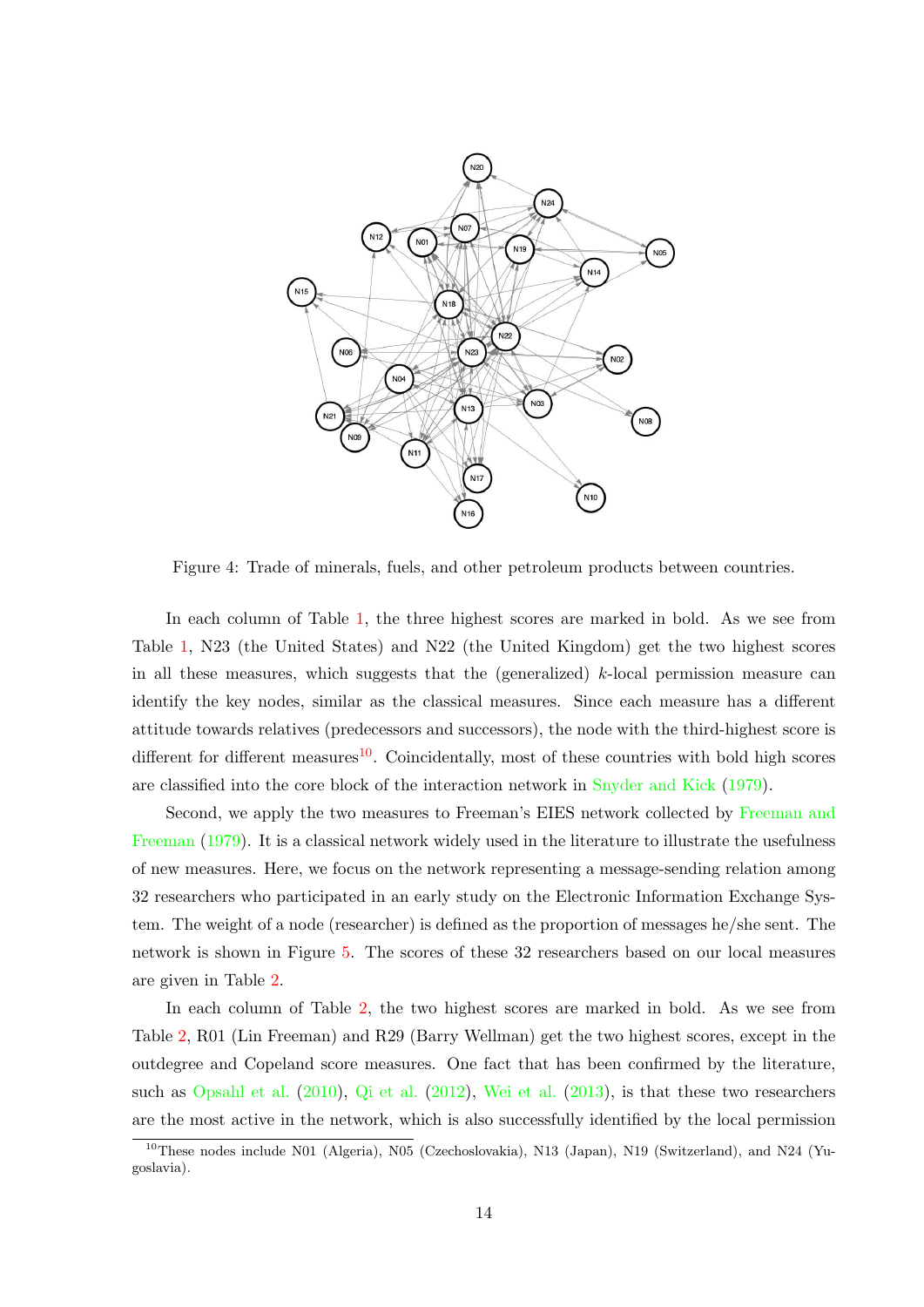| No.             | $\omega$ | $gp^{\bar{1}}$ | $gp^2$       | $\mathit{gp}^5$ | $gp^{10}$  | $gp^{n-\overline{1}}$ | out        | cop       |
|-----------------|----------|----------------|--------------|-----------------|------------|-----------------------|------------|-----------|
| R01             | 0.2059   | 0.2022         | 0.1984       | 0.1870          | 0.1669     | 0.0549                | 1.0000     | 0.0060    |
| R02             | 0.0726   | 0.0724         | 0.0722       | $0.0715\,$      | 0.0692     | 0.0469                | 0.9355     | $-0.0307$ |
| R03             | 0.0009   | 0.0014         | 0.0019       | 0.0033          | 0.0057     | 0.0142                | 0.3821     | $-0.2988$ |
| R04             | 0.0216   | 0.0226         | 0.0236       | 0.0266          | 0.0317     | 0.0427                | 0.9341     | $-0.0083$ |
| R05             | 0.0100   | 0.0115         | 0.0130       | 0.0176          | 0.0267     | 0.0475                | 0.9834     | 0.2480    |
| R06             | 0.0176   | 0.0183         | 0.0190       | 0.0211          | 0.0244     | 0.0381                | 0.8412     | 0.0960    |
| R07             | 0.0013   | 0.0014         | 0.0016       | 0.0021          | 0.0033     | 0.0093                | 0.2732     | $-0.2844$ |
| R <sub>08</sub> | 0.1035   | 0.1012         | 0.0989       | 0.0921          | 0.0801     | 0.0492                | 0.9632     | 0.0144    |
| R <sub>09</sub> | 0.0131   | 0.0137         | $\,0.0142\,$ | 0.0157          | 0.0182     | $\,0.0342\,$          | 0.8009     | $-0.0364$ |
| R10             | 0.0235   | 0.0244         | 0.0253       | $\,0.0281\,$    | 0.0325     | 0.0424                | 0.9255     | $-0.0073$ |
| R11             | 0.0559   | $0.0553\,$     | 0.0547       | 0.0530          | 0.0494     | 0.0446                | 0.9252     | 0.0034    |
| R12             | 0.0055   | 0.0060         | 0.0066       | 0.0082          | 0.0109     | 0.0207                | 0.4787     | $-0.3303$ |
| R13             | 0.0010   | 0.0013         | 0.0017       | 0.0028          | 0.0047     | 0.0120                | 0.3291     | $-0.3005$ |
| R14             | 0.0054   | 0.0056         | 0.0058       | 0.0064          | 0.0074     | $0.0166\,$            | 0.4404     | $-0.1468$ |
| R15             | 0.0197   | 0.0186         | 0.0176       | 0.0144          | 0.0109     | 0.0210                | 0.4783     | $-0.1195$ |
| R16             | 0.0137   | 0.0143         | 0.0149       | 0.0168          | 0.0198     | 0.0328                | 0.7710     | $-0.0276$ |
| R17             | 0.0150   | 0.0159         | 0.0167       | 0.0193          | 0.0236     | 0.0376                | 0.8586     | $-0.0518$ |
| R <sub>18</sub> | 0.0124   | 0.0128         | 0.0132       | 0.0144          | 0.0163     | 0.0312                | $0.7444\,$ | $-0.0279$ |
| R <sub>19</sub> | 0.0045   | 0.0050         | 0.0055       | 0.0069          | 0.0092     | 0.0192                | 0.4846     | $-0.1514$ |
| R20             | 0.0005   | 0.0007         | 0.0008       | $0.0013\,$      | 0.0022     | 0.0055                | 0.1441     | $-0.5289$ |
| R21             | 0.0014   | 0.0019         | 0.0024       | 0.0039          | 0.0064     | 0.0157                | 0.4183     | $-0.2078$ |
| R22             | 0.0045   | 0.0049         | $0.0054\,$   | 0.0067          | 0.0088     | 0.0193                | 0.4735     | $-0.2846$ |
| R23             | 0.0037   | 0.0041         | 0.0045       | 0.0055          | 0.0077     | 0.0192                | 0.5175     | $-0.1550$ |
| R24             | 0.0423   | 0.0426         | 0.0428       | 0.0434          | 0.0433     | 0.0509                | 1.0000     | 0.1815    |
| R25             | 0.0077   | 0.0076         | 0.0076       | 0.0074          | $0.0096\,$ | 0.0185                | 0.4241     | $-0.0376$ |
| R26             | 0.0044   | 0.0046         | 0.0048       | $0.0054\,$      | 0.0074     | 0.0189                | 0.5121     | $-0.2018$ |
| R27             | 0.0197   | 0.0206         | 0.0215       | 0.0242          | 0.0286     | 0.0401                | 0.8809     | $-0.0433$ |
| R28             | 0.0017   | 0.0022         | 0.0027       | 0.0043          | 0.0069     | 0.0153                | 0.3804     | $-0.1509$ |
| R29             | 0.1427   | 0.1401         | 0.1375       | 0.1297          | 0.1160     | 0.0523                | 0.9893     | 0.0064    |
| R30             | 0.0184   | 0.0190         | 0.0196       | 0.0214          | 0.0241     | 0.0364                | 0.8182     | $-0.0249$ |
| R31             | 0.0673   | 0.0676         | 0.0678       | 0.0686          | 0.0688     | 0.0483                | 0.9327     | 0.0091    |
| <b>R32</b>      | 0.0825   | 0.0802         | 0.0779       | 0.0710          | 0.0593     | 0.0445                | 0.9059     | 0.0000    |

<span id="page-16-0"></span>Table 2: Scores of 32 researchers of Freeman's EIES network based on various measures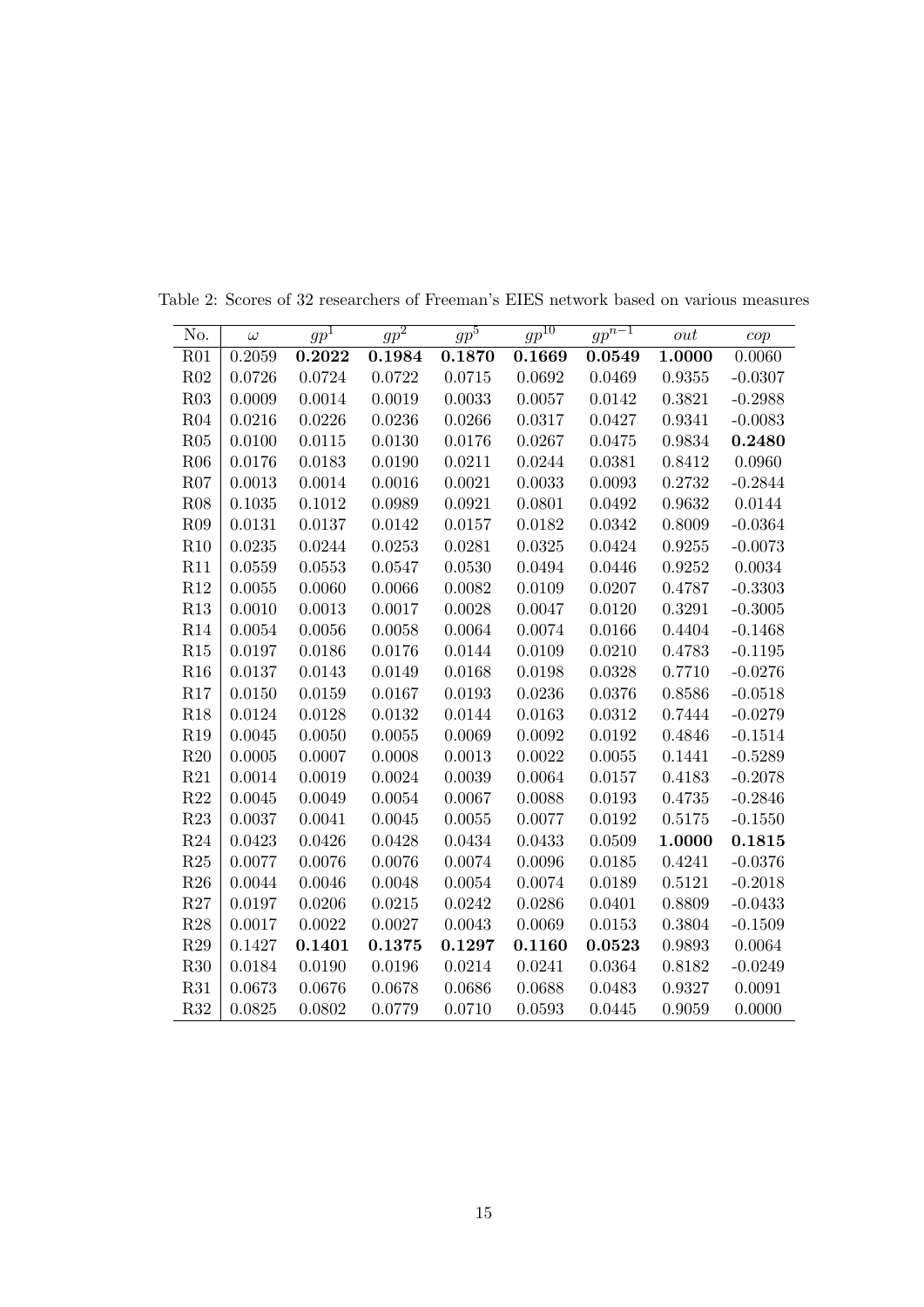

<span id="page-17-0"></span>Figure 5: Freeman's EIES network.

measures.

# 6 Concluding remarks

To end this paper, we first summarize the axioms used in the characterizations of the local conjunctive, local disjunctive, and k-local permission values. We take k with  $1 < k < |N| - 1$ since for  $k = 1$  and  $k = |N|-1$ , the k-local permission value coincides with the local disjunctive, respectively local conjunctive, value. In Table [3,](#page-17-1) we provide the summary, where a " $+$ " means that the permission value satisfies the axiom, a '−' has the converse meaning, and a '⊕' indicates the axiom is used in the characterization of a permission value in this paper.

| Properties                         |   |  |
|------------------------------------|---|--|
| Efficiency                         |   |  |
| Additvity                          | ⊕ |  |
| Necessary player property          | ⊕ |  |
| Local inessential player property  | ⊕ |  |
| $k$ -structural monotonicity       |   |  |
| Local structural monotonicity      |   |  |
| Weak local structural monotonicity | ⊕ |  |
| $k$ -fairness                      |   |  |
| Local fairness                     |   |  |

<span id="page-17-1"></span>Table 3: Characterizing properties of permission values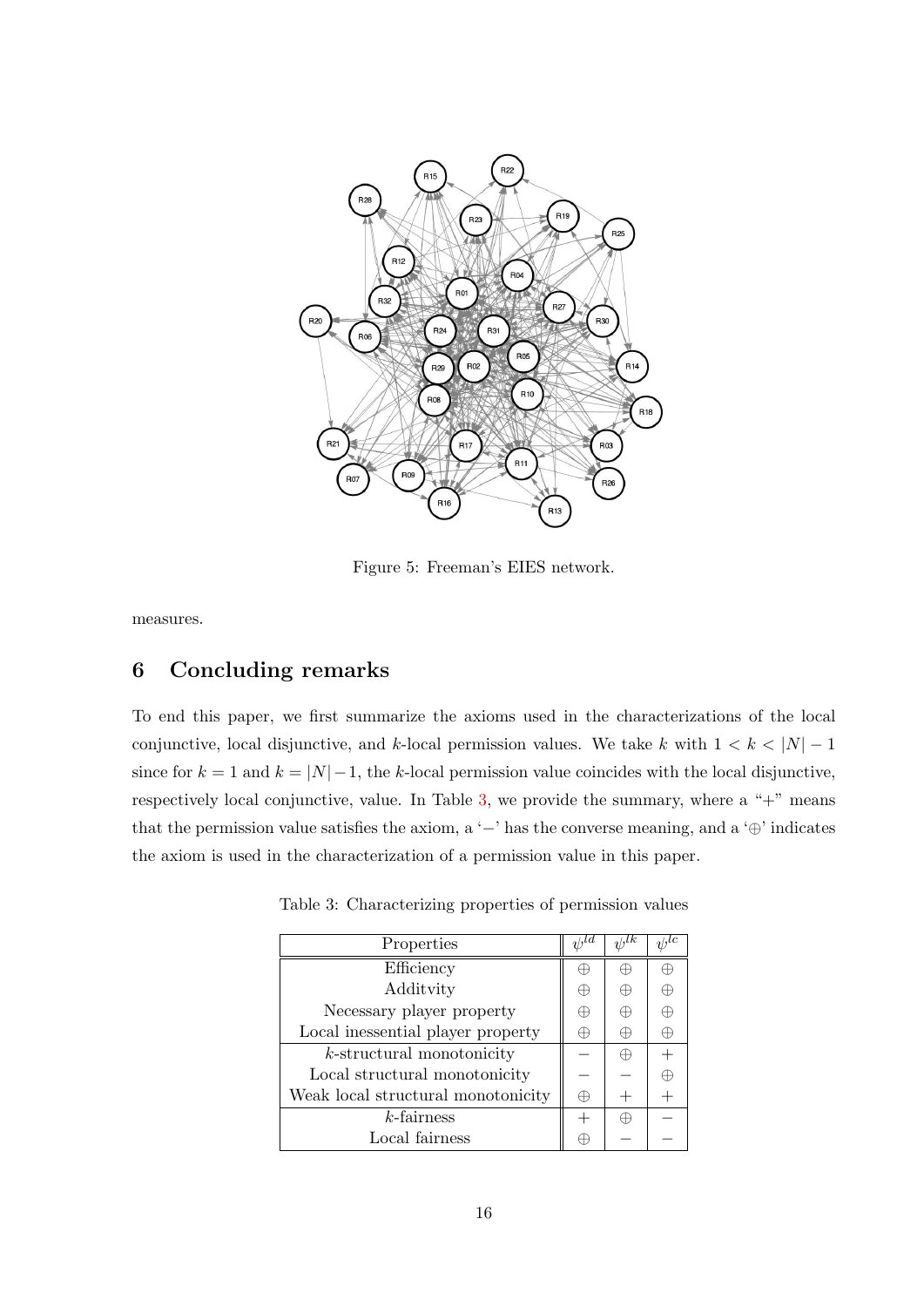An advantageous feature of the k-local permission approach is that results hold for arbitrary permission structures, also for permission structures with cycles. This is not the case for the "global" disjunctive approach, where most results in the literature are stated only for acyclic permission structures.

As future research, we propose a variant of the k-local permission approach, which requires that every player needs to get permission from at least a fraction  $\alpha$  of its predecessors before cooperation. We call this approach the  $\alpha$ -permission approach. The  $\alpha$ -permission approach seems appropriate in situations where the necessary number of approving predecessors of a player depends on the total number of his predecessors. For instance, for  $k = 2$  and  $D = \{(i, 1) \mid$  $i = 3, 4$   $\cup$   $\{(j, 2) \mid j = 5, \ldots, 9\}$ , in the k-local permission approach, player 1 needs to get permission from all its predecessors. However, player 2 can cooperate even if more than half of its predecessors do not agree. This may seem unreasonable in some situations.

In the  $\alpha$ -permission approach for  $\alpha \in [0,1]$ , the largest  $\alpha$ -permission feasible subset in  $D \in \mathcal{D}^N$  is given by

$$
\sigma_D^{\alpha}(E)=\{i\in E\mid |P_D(i)\cap E|\geq \alpha|P_D(i)|\} \text{ for every } E\subseteq N,
$$

The  $\alpha$ -permission restricted game of  $(\nu, D)$  is the game  $r^{\alpha}_{\nu, D}$  that assigns to every coalition  $E \subseteq N$ the worth of its largest  $\alpha$ -permission feasible subset, i.e.  $r^{\alpha}_{\nu,D}(E) = \nu(\sigma^{\alpha}_{D}(E))$  for all  $E \subseteq N$ . Applying the Shapley value to the  $\alpha$ -permission restricted game, we obtain the  $\alpha$ -permission value  $\psi^{\alpha}$  given by  $\psi^{\alpha}(\nu, D) = Sh(r^{\alpha}_{\nu, D})$  for all  $\nu \in \mathcal{G}^{N}$  and  $D \in \mathcal{D}^{N}$ . Future studies can address the axiomatization and applications of the  $\alpha$ -permission values.

# Appendix: Proofs and logical independence

**Proposition 3.1.** Let  $k \in \mathbb{N}$ ,  $D \in \mathcal{D}^N$ , and  $E \subseteq N$ . (i) For every  $F \subseteq E$ ,  $\sigma_D^{lk}(F) \subseteq \sigma_D^{lk}(E)$ . (ii) For every  $t \in \mathbb{N}$  with  $t \leq k$ ,  $\sigma_D^{lk}(E) \subseteq \sigma_D^{lt}(E)$ .

*Proof.* Let  $k \in \mathbb{N}$ ,  $D \in \mathcal{D}^N$ , and  $E \subseteq N$ .

(i) For every  $i \in \sigma_D^{lk}(F)$ , we have  $|P_D(i) \cap F| \ge \min\{k, |P_D(i)|\}$ . Since  $F \subseteq E$ , we have  $P_D(i) \cap F \subseteq P_D(i) \cap E$  and, thus,  $|P_D(i) \cap E| \geq |P_D(i) \cap F| \geq \min\{k, |P_D(i)|\}$ . Hence,  $i \in \sigma_D^{lk}(E)$ . Thus,  $\sigma_D^{lk}(F) \subseteq \sigma_D^{lk}(E)$ .

(ii) For every  $i \in \sigma_D^{lk}(E)$  and  $k \ge t$ , we have  $|P_D(i) \cap E| \ge \min\{k, |P_D(i)|\} \ge \min\{t, |P_D(i)|\}.$ Hence,  $i \in \sigma_D^{lt}(E)$ . Thus,  $\sigma_D^{lk}(E) \subseteq \sigma_L^{lt}$  $_{D}^{lt}(E).$ 

**Proposition 3.2.** Let  $k \in \mathbb{N}$ ,  $D \in \mathcal{D}^N$ , and  $E \subseteq N$ . (i) For every  $F \subseteq E$  with  $\sigma_D^{lk}(E) \cup P_D(\sigma_D^{lk}(E)) \subseteq F$ ,  $\sigma_D^{lk}(F) = \sigma_D^{lk}(E)$ . (*ii*) For every  $F \subseteq E \setminus \sigma_D^{lk}(E)$ ,  $\sigma_D^{lk}(F) = \emptyset$ .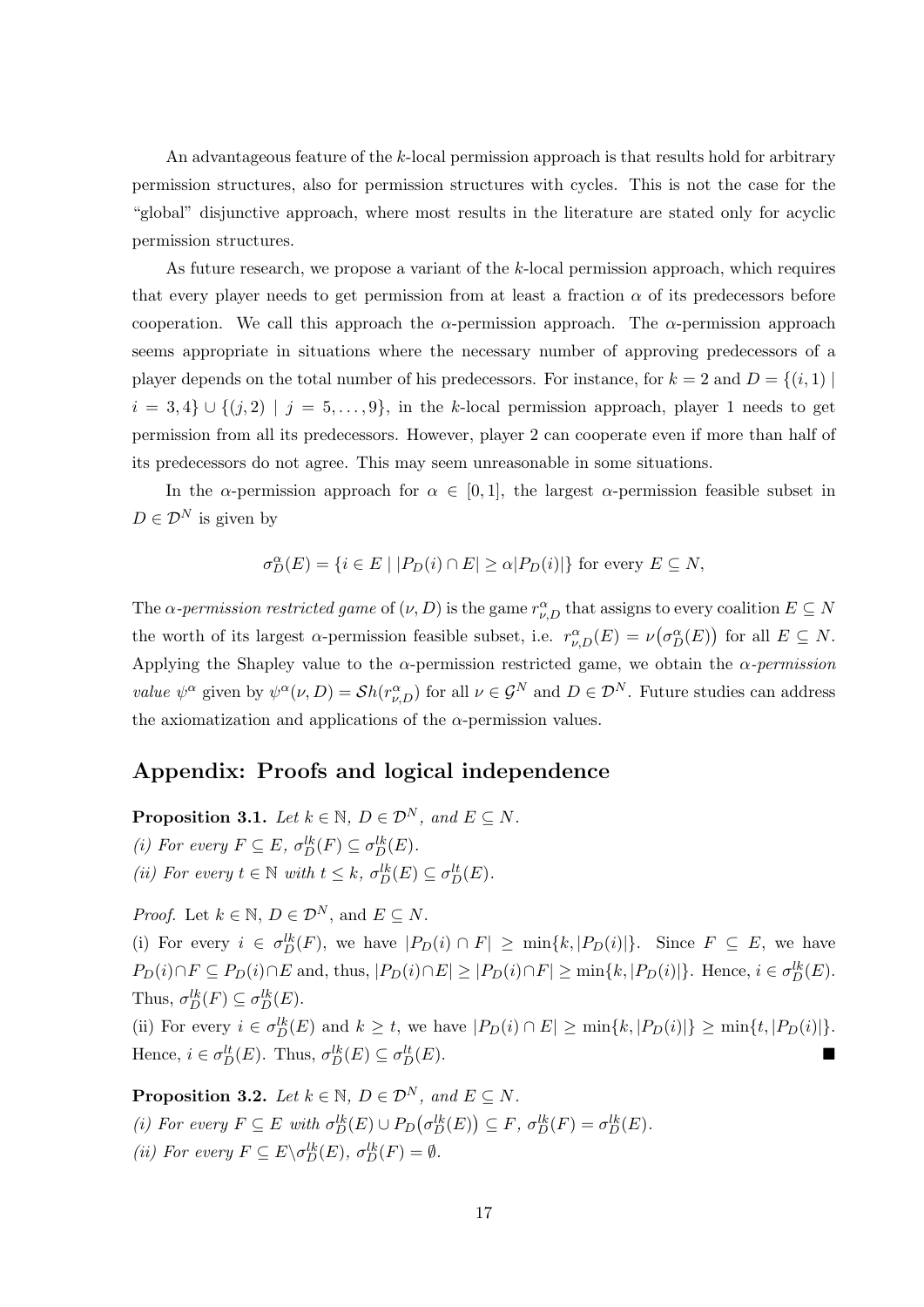*Proof.* Let  $k \in \mathbb{N}$ ,  $D \in \mathcal{D}^N$ , and  $E \subseteq N$ .

(i) By Proposition [3.1](#page-7-3) (i), we know that

$$
\sigma_D^{lk}(E) \cup P_D(\sigma_D^{lk}(E)) \subseteq F \subseteq E \text{ implies } \sigma_D^{lk}(\sigma_D^{lk}(E) \cup P_D(\sigma_D^{lk}(E)) \subseteq \sigma_D^{lk}(F) \subseteq \sigma_D^{lk}(E).
$$

By definition of the largest  $k$ -local permission feasible subset, we have

$$
\sigma_D^{lk}\left(\sigma_D^{lk}(E) \cup P_D(\sigma_D^{lk}(E))\right)
$$
\n
$$
= \left\{ i \in \sigma_D^{lk}(E) \cup P_D(\sigma_D^{lk}(E)) \mid |P_D(i) \cap \left(\sigma_D^{lk}(E) \cup P_D(\sigma_D^{lk}(E))\right)| \ge \min\{k, |P_D(i)|\}\right\}
$$
\n
$$
\supseteq \left\{ i \in \sigma_D^{lk}(E) \cup P_D(\sigma_D^{lk}(E)) \mid |P_D(i) \cap P_D(\sigma_D^{lk}(E))| \ge \min\{k, |P_D(i)|\}\right\}
$$
\n
$$
\supseteq \left\{ i \in \sigma_D^{lk}(E) \mid |P_D(i) \cap P_D(\sigma_D^{lk}(E))| \ge \min\{k, |P_D(i)|\}\right\}
$$
\n
$$
= \left\{ i \in \sigma_D^{lk}(E) \mid |P_D(i)| \ge \min\{k, |P_D(i)|\}\right\}
$$
\n
$$
= \sigma_D^{lk}(E),
$$

where the second equality follows since  $i \in \sigma_D^{lk}(E)$  implies  $P_D(i) \subseteq P_D(\sigma_D^{lk}(E))$ .

Thus, we have  $\sigma_D^{lk}(E) \subseteq \sigma_D^{lk}(\sigma_D^{lk}(E) \cup P_D(\sigma_D^{lk}(E)) \subseteq \sigma_D^{lk}(F) \subseteq \sigma_D^{lk}(E)$  and thus all inclusions are equalities.

(ii) For  $i \in E \setminus \sigma_D^{lk}(E)$ , we have  $|P_D(i) \cap E| < \min\{k, |P_D(i)|\}$ . Since  $F \subseteq E \setminus \sigma_D^{lk}(E) \subseteq E$ , we have  $|P_D(i) \cap F| \leq |P_D(i) \cap E| < \min\{k, |P_D(i)|\}$  for all  $i \in F$ . Therefore,  $\sigma_D^{lk}(F) = \emptyset$ .

**Proposition 3.3.** For every  $k \in \mathbb{N}$ ,  $D \in \mathcal{D}^N$ , and  $E, F \subseteq N$ , (i)  $\sigma_D^{lk}(E) \cup \sigma_D^{lk}(F) \subseteq \sigma_D^{lk}(E \cup F)$ . (*ii*)  $\sigma_D^{lk}(E \cap F) \subseteq \sigma_D^{lk}(E) \cap \sigma_D^{lk}(F)$ .

*Proof.* Let  $k \in \mathbb{N}$ ,  $D \in \mathcal{D}^N$ , and  $E, F \subseteq N$ .

(i) The first statement follows since

$$
\sigma_D^{lk}(E \cup F)
$$
\n
$$
= \{i \in E \cup F \mid |P_D(i) \cap (E \cup F)| \ge \min\{k, |P_D(i)|\}\}
$$
\n
$$
= \{i \in E \cup F \mid |(P_D(i) \cap E) \cup (P_D(i) \cap F)| \ge \min\{k, |P_D(i)|\}\}
$$
\n
$$
\ge \{i \in E \cup F \mid |P_D(i) \cap E| \ge \min\{k, |P_D(i)|\}\} \cup \{i \in E \cup F \mid |P_D(i) \cap F| \ge \min\{k, |P_D(i)|\}\}
$$
\n
$$
\ge \{i \in E \mid |P_D(i) \cap E| \ge \min\{k, |P_D(i)|\}\} \cup \{i \in F \mid |P_D(i) \cap F| \ge \min\{k, |P_D(i)|\}\}
$$
\n
$$
= \sigma_D^{lk}(E) \cup \sigma_D^{lk}(F)
$$

(ii) For every  $i \in \sigma_D^{lk}(E \cap F)$ , we have  $|E \cap F \cap P_D(i)| \ge \min\{k, |P_D(i)|\}$ . Since  $E \cap F \cap P_D(i) \subseteq$  $E \cap P_D(i)$ , we have  $|E \cap P_D(i)| \geq |E \cap F \cap P_D(i)| \geq \min\{k, |P_D(i)|\}$ . Similarly, we have  $|F \cap P_D(i)| \geq |E \cap F \cap P_D(i)| \geq \min\{k, |P_D(i)|\}.$  Thus,  $i \in \sigma_D^{lk}(E)$  and  $i \in \sigma_D^{lk}(F)$ . Therefore,  $\sigma_D^{lk}(E \cap F) \subseteq \sigma_D^{lk}(E) \cap \sigma_D^{lk}$  $\binom{lk}{D}(F)$ .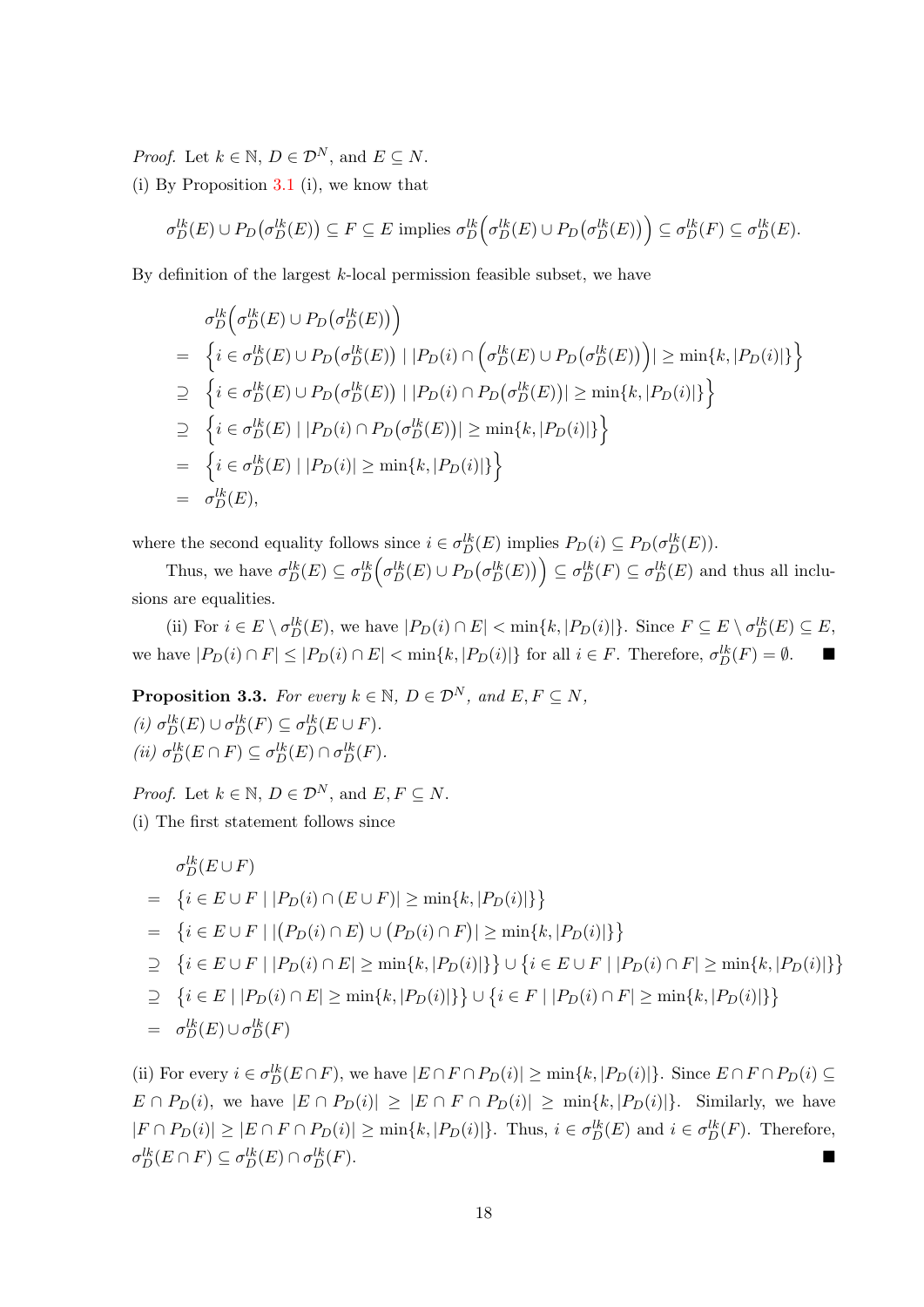**Theorem 3.1.** Let  $k \in \mathbb{N}$ . A solution is equal to the k-local permission value  $\psi^{lk}$  if and only if it satisfies efficiency, additivity, the necessary player property, the local inessential player property, k-fairness, and k-structural monotonicity.

*Proof.* Let  $k \in \mathbb{N}$ . First, we prove that  $\psi^{lk}$  satisfies the six axioms.

Efficiency of  $\psi^{lk}$  directly follows from efficiency of the Shapley value and the fact that  $\sigma_D^{lk}(N) = N$  for all  $D \in \mathcal{D}^N$ .

Additivity of  $\psi^{lk}$  directly follows from additivity of the Shapley value and  $r_{\nu,D}^{lk} + r_{\omega,D}^{lk} =$  $r_{\nu+\omega,D}^{lk}$  for all  $\nu,\omega\in\mathcal{G}^N$  and  $D\in\mathcal{D}^N$ .

To show that  $\psi^{lk}$  satisfies the necessary player property, let  $\nu \in \mathcal{G}_M^N$ , and  $D \in \mathcal{D}^N$ . It follows:

- (i) For every  $E \subseteq N$  and  $i \in N$ , by irreflexivity of D, we have  $i \notin \sigma_D^{lk}(E \setminus \{i\})$ . This implies that  $r_{\nu,D}^{lk}(E \setminus \{i\}) = \nu(\sigma_D^{lk}(E \setminus \{i\})) = 0$  if i is a necessary player in  $\nu$ .
- (ii) For every  $E \subseteq N$ , we have  $r_{\nu,D}^{lk}(E) = \nu(\sigma_D^{lk}(E)) \ge \nu(\emptyset) = 0$  since  $\nu \in \mathcal{G}_M^N$ .

Let  $i \in N$  be a necessary player in monotone game  $\nu$ . Then, for every  $j \in N$ ,

$$
\psi_{i}^{lk}(\nu, D) = Sh_{i}(r_{\nu,D}^{lk})
$$
\n
$$
= \sum_{\substack{E \subseteq N \\ E \subseteq N}} p(E) \left( r_{\nu,D}^{lk}(E) - r_{\nu,D}^{lk}(E \setminus \{i\}) \right)
$$
\n
$$
= \sum_{\substack{E \subseteq N \\ E \ni i \\ E \ni i \\ E \ni i \\ E \ni i}} p(E) \left( r_{\nu,D}^{lk}(E) - r_{\nu,D}^{lk}(E \setminus \{i\}) \right) + \sum_{\substack{E \subseteq N \\ E \ni i \\ E \ni i \\ E \ni i \\ E \ni i \\ E \ni i \\ E \ni i}} p(E) r_{\nu,D}^{lk}(E) + \sum_{\substack{E \subseteq N \\ E \ni i \\ E \ni i \\ E \ni i \\ E \ni i \\ E \ni i \\ E \ni i}} p(E) r_{\nu,D}^{lk}(E)
$$
\n
$$
\geq \sum_{\substack{E \subseteq N \\ E \subseteq N \\ E \ni i \\ E \ni i \\ E \ni i \\ E \ni i \\ E \ni i}} p(E) \left( r_{\nu,D}^{lk}(E) - r_{\nu,D}^{lk}(E \setminus \{j\}) \right)
$$
\n
$$
= \sum_{\substack{E \subseteq N \\ E \ni i \\ E \ni i \\ E \ni i \\ E \ni i \\ E \ni i}} p(E) \left( r_{\nu,D}^{lk}(E) - r_{\nu,D}^{lk}(E \setminus \{j\}) \right) + \sum_{\substack{E \subseteq N \\ E \ni i \\ E \ni i \\ E \ni i \\ E \ni i \\ E \ni i \\ E \ni i}} p(E) \left( r_{\nu,D}^{lk}(E) - r_{\nu,D}^{lk}(E \setminus \{j\}) \right)
$$
\n
$$
= Sh_{j}(r_{\nu,D}^{lk}) = \psi_{j}^{lk}(\nu, D) \text{ for every } j \in N,
$$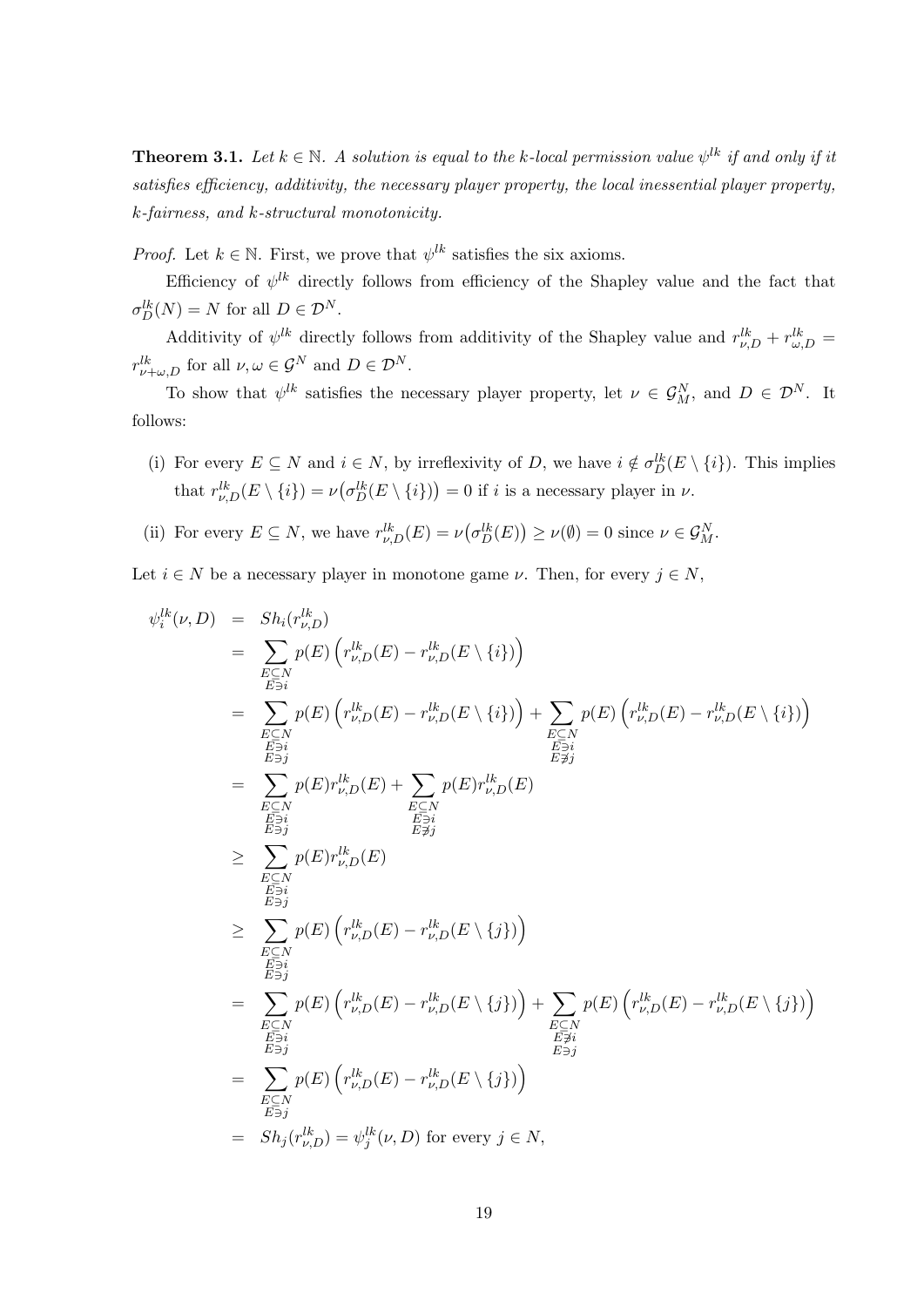where the fourth equality follows from (i), the inequalities follow from (ii), and the fifth equality from (i). Thus,  $\psi^{lk}$  satisfies the necessary player property.

The local inessential player property of  $\psi^{lk}$  directly follows from the null player property of the Shapley value, and the fact that if a player  $i \in N$  is such that every player  $j \in S_D(i) \cup \{i\}$ is a null player in  $\nu$ , then *i* is a null player in  $r_{\nu,D}^{lk}$ .

To show that  $\psi^{lk}$  satisfies k-fairness, let  $\nu \in \mathcal{G}^N$ ,  $D \in \mathcal{D}^N$ ,  $i \in N$ , and  $j \in S_D(i)$  with  $|P_D(j)| > k$ . We have

$$
\psi_{i}^{lk}(\nu, D) - \psi_{i}^{lk}(\nu, D \setminus \{(i, j)\})
$$
\n
$$
= Sh_{i}(r_{\nu,D}^{lk}) - Sh_{i}(r_{\nu,D \setminus \{(i, j)\}}^{lk})
$$
\n
$$
= \sum_{\substack{E \subseteq N \\ E \ni i}} p(E)[\nu(\sigma_{D}^{lk}(E)) - \nu(\sigma_{D \setminus \{(i, j)\}}^{lk}(E) \setminus \{i\}))] - \sum_{\substack{E \subseteq N \\ E \ni i}} p(E)[\nu(\sigma_{D}^{lk}(E)) - \nu(\sigma_{D \setminus \{(i, j)\}}^{lk}(E))] - \sum_{\substack{E \subseteq N \\ E \ni i}} p(E)[\nu(\sigma_{D}^{lk}(E)) - \nu(\sigma_{D \setminus \{(i, j)\}}^{lk}(E))] - \sum_{\substack{E \subseteq N \\ E \ni i}} p(E)[\nu(\sigma_{D}^{lk}(E)) - \nu(\sigma_{D \setminus \{(i, j)\}}^{lk}(E))] - \sum_{\substack{E \subseteq N \\ E \ni i}} p(E)[\nu(\sigma_{D}^{lk}(E)) - \nu(\sigma_{D \setminus \{(i, j)\}}^{lk}(E))] - \sum_{\substack{E \subseteq N \\ E \ni i}} p(E)[\nu(\sigma_{D}^{lk}(E)) - \nu(\sigma_{D \setminus \{(i, j)\}}^{lk}(E))] - \sum_{\substack{E \subseteq N \\ E \ni i}} p(E)[\nu(\sigma_{D}^{lk}(E)) - \nu(\sigma_{D \setminus \{(i, j)\}}^{lk}(E))] - \sum_{\substack{E \subseteq N \\ E \ni i}} p(E)[\nu(\sigma_{D}^{lk}(E)) - \nu(\sigma_{D \setminus \{(i, j)\}}^{lk}(E))] - \sum_{\substack{E \subseteq N \\ E \ni i}} p(E)[\nu(\sigma_{D}^{lk}(E)) - \nu(\sigma_{D \setminus \{(i, j)\}}^{lk}(E))] - \sum_{\substack{E \subseteq N \\ E \ni i}} p(E)[\nu(\sigma_{D}^{lk}(E)) - \nu(\sigma_{D \setminus \{(i, j)\}}^{lk}(E))] - \sum_{\substack{E \subseteq N \\ E \ni i}} p(E)[\nu(\sigma_{D}^{lk}(E)) - \nu(\sigma_{D \setminus \{(i, j)\}}^{lk}(E))] - \sum_{\substack{E \subseteq N \\ E \ni i}} p(E)[\nu(\sigma_{D}^{lk}(E)) - \nu(\sigma_{D \setminus
$$

where the last equality follows since  $\sigma_D^{lk}(E) = \sigma_{D\setminus\{(i,j)\}}^{lk}(E)$  for every  $E \subseteq N$  with  $\{i,j\} \nsubseteq E$ . Analogously, we have

$$
\psi_j^{lk}(\nu, D) - \psi_j^{lk}(\nu, D \setminus \{(i, j)\}) = \sum_{\substack{E \subseteq N \\ E \ni i \\ E \ni j}} p(E) [\nu(\sigma_D^{lk}(E)) - \nu(\sigma_{D \setminus \{(i, j)\}}^{lk}(E))]
$$

$$
= \psi_j^{lk}(\nu, D) - \psi_j^{lk}(\nu, D \setminus \{(i, j)\}).
$$

Thus,  $\psi^{lk}$  satisfies k-fairness.

To show that  $\psi^{lk}$  satisfies k-structural monotonicity, let  $\nu \in \mathcal{G}_M^N$ , and  $D \in \mathcal{D}^N$ . It follows: (i) For every  $E \subseteq N$  and j a necessary player in  $\nu$ ,  $r_{\nu,D}^{lk}(E) = 0$  if  $E \not\ni j$ .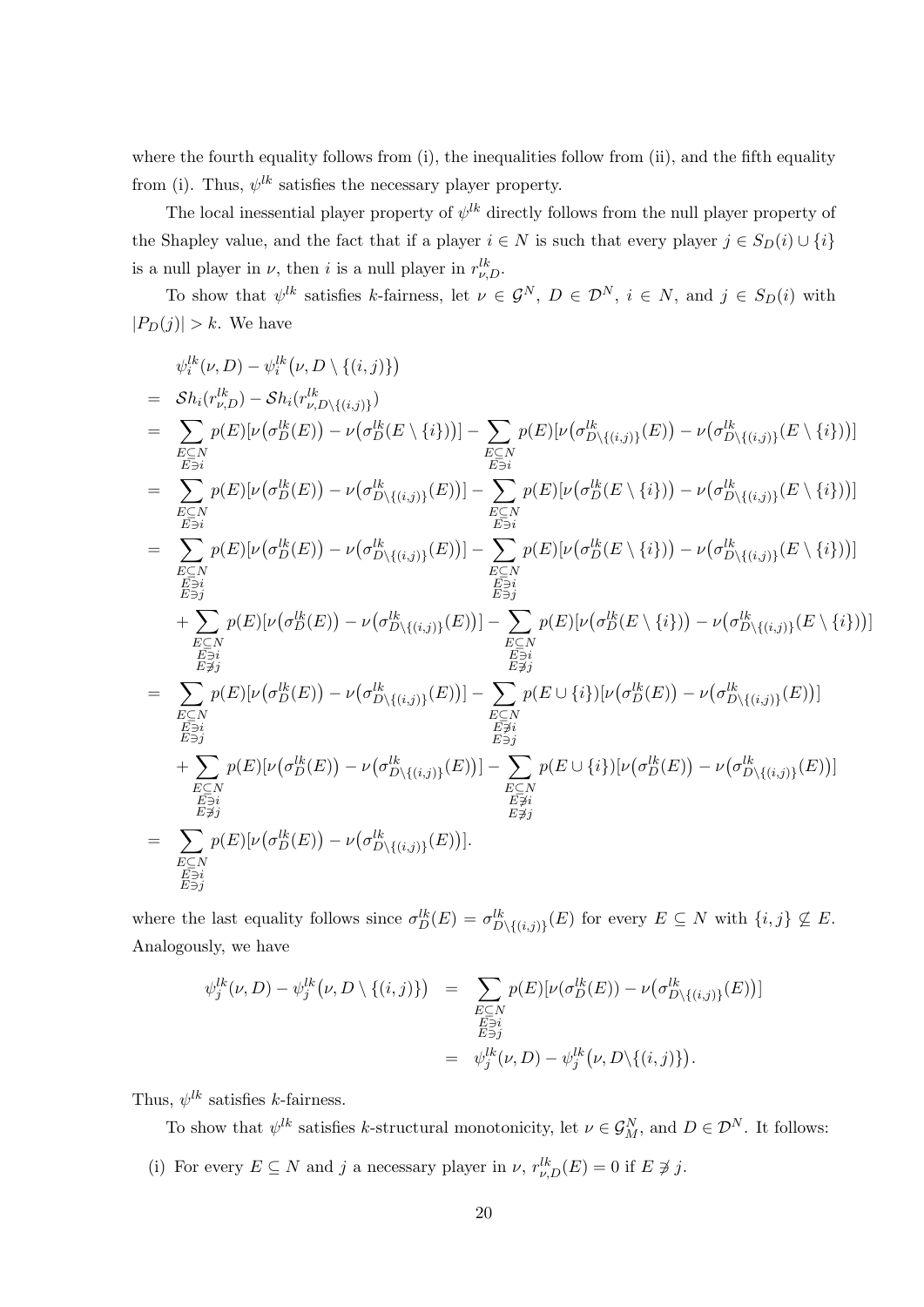(ii) For every  $E \subseteq N$ , and  $i \in N$ , if there is a necessary player  $j \in S_D(i)$  in  $\nu$  such that  $0 < |P_D(j)| \le k$ , then  $r_{\nu,D}^{lk}(E \setminus \{i\}) = 0$ .

(iii) For every  $E \subseteq N$ , we have  $r_{\nu,D}^{lk}(E) = \nu(\sigma_D^{lk}(E)) \ge \nu(\emptyset) = 0$ .

Let  $j \in N$  be a necessary player in  $\nu$  with  $0 < |P_D(j)| \leq k$ , and let  $i \in P_D(j)$ . Then,

$$
\psi_i^{lk}(\nu, D) = Sh_i(r_{\nu,D}^{lk})
$$
\n
$$
= \sum_{\substack{E \subseteq N \\ E \ni i \\ E \ni i \\ E \ni i \\ E \ni i}} p(E) \left( r_{\nu,D}^{lk}(E) - r_{\nu,D}^{lk}(E \setminus \{i\}) \right) + \sum_{\substack{E \subseteq N \\ E \ni i \\ E \ni i \\ E \ni i \\ E \ni i \\ E \ni i \\ E \ni i \\ E \ni i}} p(E) \left( r_{\nu,D}^{lk}(E) - r_{\nu,D}^{lk}(E \setminus \{i\}) \right)
$$
\n
$$
= \sum_{\substack{E \subseteq N \\ E \ni i \\ E \ni i \\ E \ni i \\ E \ni i \\ E \ni i}} p(E) \left( r_{\nu,D}^{lk}(E) - r_{\nu,D}^{lk}(E \setminus \{j\}) \right)
$$
\n
$$
= \sum_{\substack{E \subseteq N \\ E \ni i \\ E \ni i \\ E \ni i \\ E \ni i}} p(E) \left( r_{\nu,D}^{lk}(E) - r_{\nu,D}^{lk}(E \setminus \{j\}) \right) + \sum_{\substack{E \subseteq N \\ E \subseteq N \\ E \ni i \\ E \ni i \\ E \ni i}} p(E) \left( r_{\nu,D}^{lk}(E) - r_{\nu,D}^{lk}(E \setminus \{j\}) \right) + \sum_{\substack{E \subseteq N \\ E \ni i \\ E \ni i \\ E \ni i}} p(E) \left( r_{\nu,D}^{lk}(E) - r_{\nu,D}^{lk}(E \setminus \{j\}) \right)
$$

where the third equality follows from (i), the fourth equality follows from (ii), the inequality follows from (iii), and the fifth equality follows from (ii). Thus,  $\psi^{lk}$  satisfies k-structural monotonicity.

Therefore, we conclude that  $\psi^{lk}$  satisfies the six axioms for every  $k \in \mathbb{N}$ .

Second, we prove uniqueness. Let  $k \in \mathbb{N}$ . Assume that a solution f satisfies the six axioms. Consider the permission structure  $D \in \mathcal{D}^N$  and game  $w_T = c_T u_T$ , where  $u_T$  is the unanimity game of  $T \subseteq N$  and  $c_T \geq 0$ . We define

$$
\alpha(T) = P_D(T) \setminus T,
$$

and

$$
\beta^{k}(T) = \{ i \in \alpha(T) \mid \text{ there exists } j \in S_D(i) \cap T \text{ with } |P_D(j)| \le k \}.
$$

Notice that  $\Sigma$ i∈N  $|P_D(i)| + |H_D^N| \ge |N|$  for all  $D \in \mathcal{D}^N$ . We proceed by induction on  $\sum$  $|P_D(i)| + |H_D^N|.$ 

i∈N First, if  $\Sigma$ i∈N  $|P_D(i)| + |H_D^N| = |N|$ , then  $|P_D(i)| = 1$  for all  $i \in N \setminus H_D^N$ . In this case,  $\alpha(T) = \beta^{k}(T)$ . Moreover,  $\alpha(T) \cup T$  and  $N \setminus (\alpha(T) \cup T)$  form a partition of N. Since all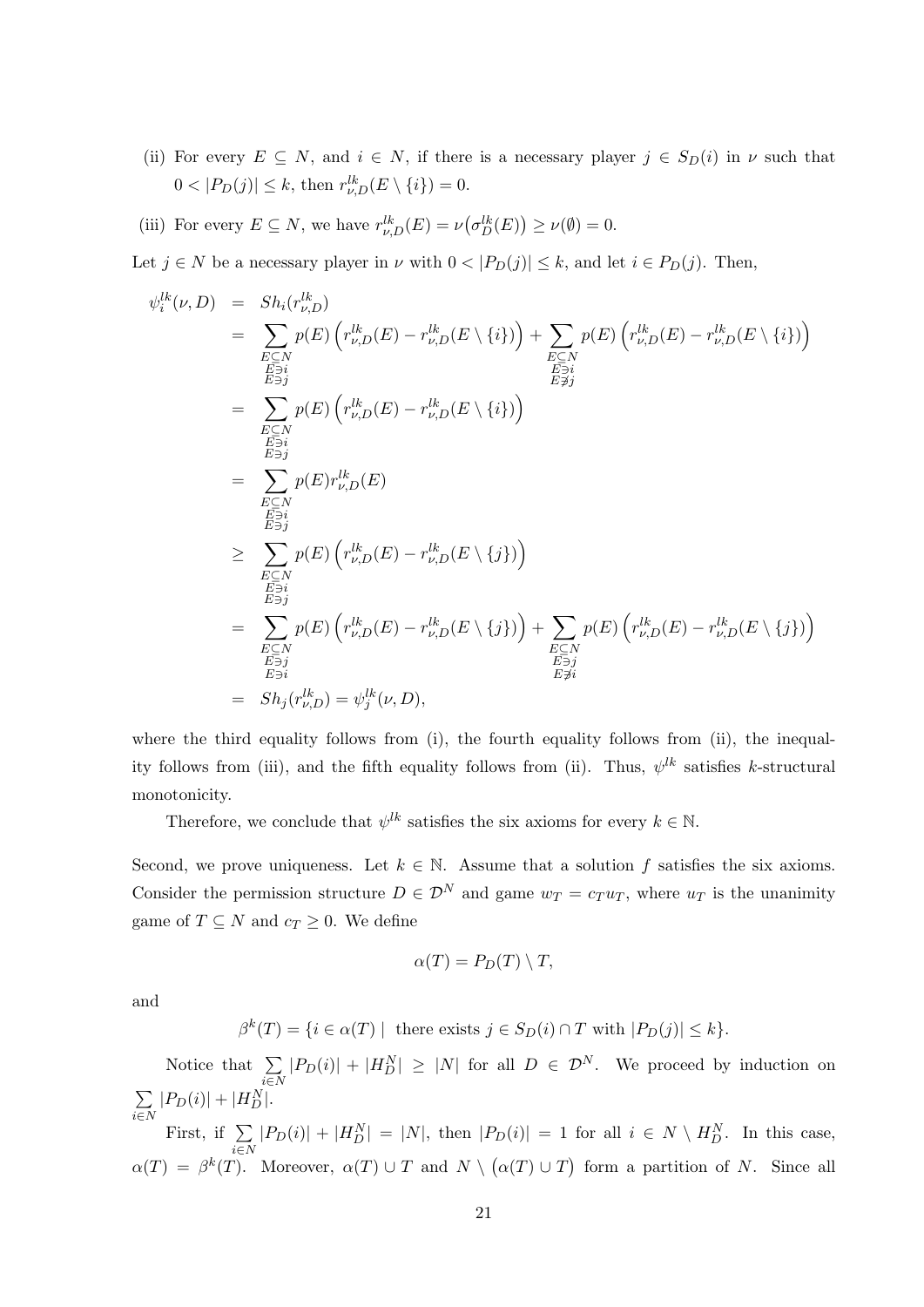$j \in S_D(i) \cup \{i\}$  with  $i \in N \setminus (\alpha(T) \cup T)$  are null players in  $w_T$ , by the local inessential player property, we have

<span id="page-23-0"></span>
$$
f_i(w_T, D) = 0 \text{ for every } i \in N \setminus (\alpha(T) \cup T). \tag{1}
$$

Besides, for  $i \in T$  and  $j \in \alpha(T)$ , (i) the necessary player property implies  $f_i(w_T, D) \ge f_i(w_T, D)$ , and (ii) k-structural monotonicity implies  $f_i(w_T, D) \leq f_j(w_T, D)$  since  $|P_D(i)| = 1 \leq k$  for all  $i \in N \setminus H_D^N$ . Thus, for a given  $j \in \alpha(T) \cup T$ , we have

$$
f_i(w_T, D) = f_j(w_T, D) \text{ for every } i \in (\alpha(T) \cup T) \setminus \{j\}.
$$

With efficiency, this gives  $1 + (|\alpha(T) \cup T| - 1) = |\alpha(T) \cup T|$  independent linear equations in the  $|\alpha(T) \cup T|$  unknown payoffs  $f_i(w_T, D)$ ,  $i \in \alpha(T) \cup T$ . Thus, with [\(1\)](#page-23-0)  $f(w_T, D)$  is uniquely determined.

Proceeding by induction, assume that  $f(w_T, D')$  is uniquely determined for all  $D' \in \mathcal{D}^N$ with  $\Sigma$ i∈N  $|P_{D'}(i)| + |H_{D'}^N| < \sum$ i∈N  $|P_D(i)| + |H_D^N|.$ 

If  $\sum$ i∈N  $|P_D(i)| + |H_D^N| > |N|$  with  $\alpha(T) = \beta^k(T)$ , then uniqueness follows in the same way as when  $\Sigma$ i∈N  $|P_D(i)| + |H_D^N| = |N|$ . Therefore, we only consider  $\sum_{i \in N}$  $|P_D(i)| + |H_D^N| > |N|$  with  $\alpha(T) \neq \beta^{k}(T)$ . In this case,  $N \setminus (\alpha(T) \cup T)$ ,  $\beta^{k}(T) \cup T$ , and  $\alpha(T) \setminus \beta^{k}(T)$  form a partition of N. Let  $i \in N$ . We consider three cases depending on the set to which i belongs.

<u>Case 1</u>: If  $i \in N \setminus (\alpha(T) \cup T)$ , by the local inessential player property,  $f_i(w_T, D) = 0$ .

<u>Case 2</u>: If  $i \in \beta^k(T) \cup T$ , by the necessary player property and k-structural monotonicity, we have,

 $f_j(w_T, D) = f_i(w_T, D)$  for every  $j \in (\beta^k(T) \cup T) \setminus \{i\},$ 

similar as in the case  $\Sigma$ i∈N  $|P_D(i)| + |H_D^N| = |N|$  above.

<u>Case 3</u>: If  $i \in \alpha(T) \setminus \beta^k(T)$ , there exists a  $j \in S_D(i)$  such that  $j \in T$  and  $|P_D(j)| > k$ . In that case, k-fairness implies that

$$
f_i(w_T, D) - f_i(w_T, D \setminus \{(i, j)\}) = f_j(w_T, D) - f_j(w_T, D \setminus \{(i, j)\}),
$$

where  $f_i(w_T, D \setminus \{(i,j)\})$  and  $f_j(w_T, D \setminus \{(i,j)\})$  are determined by the induction hypothesis.

Based on Cases 2 and 3, and using efficiency, we get  $(|\beta^{k}(T) \cup T| - 1) + (|\alpha(T)| - |\beta^{k}(T)|) + 1 =$  $|\alpha(T) \cup T|$  independent linear equations in the  $|\alpha(T) \cup T|$  unkown payoffs  $f_i(w_T, D), i \in \alpha(T) \cup T$ , which are uniquely determined. Thus, with Case 1,  $f(w_T, D)$  is uniquely determined.

Next, we consider  $c_T < 0$  and game  $w_T = c_T u_T$  where  $u_T$  is the unanimity game of  $T \subseteq N$ . Since  $-c_T > 0$ ,  $f(-w_T, D)$  is uniquely determined for every  $D \in \mathcal{D}^N$  as above. Additivity implies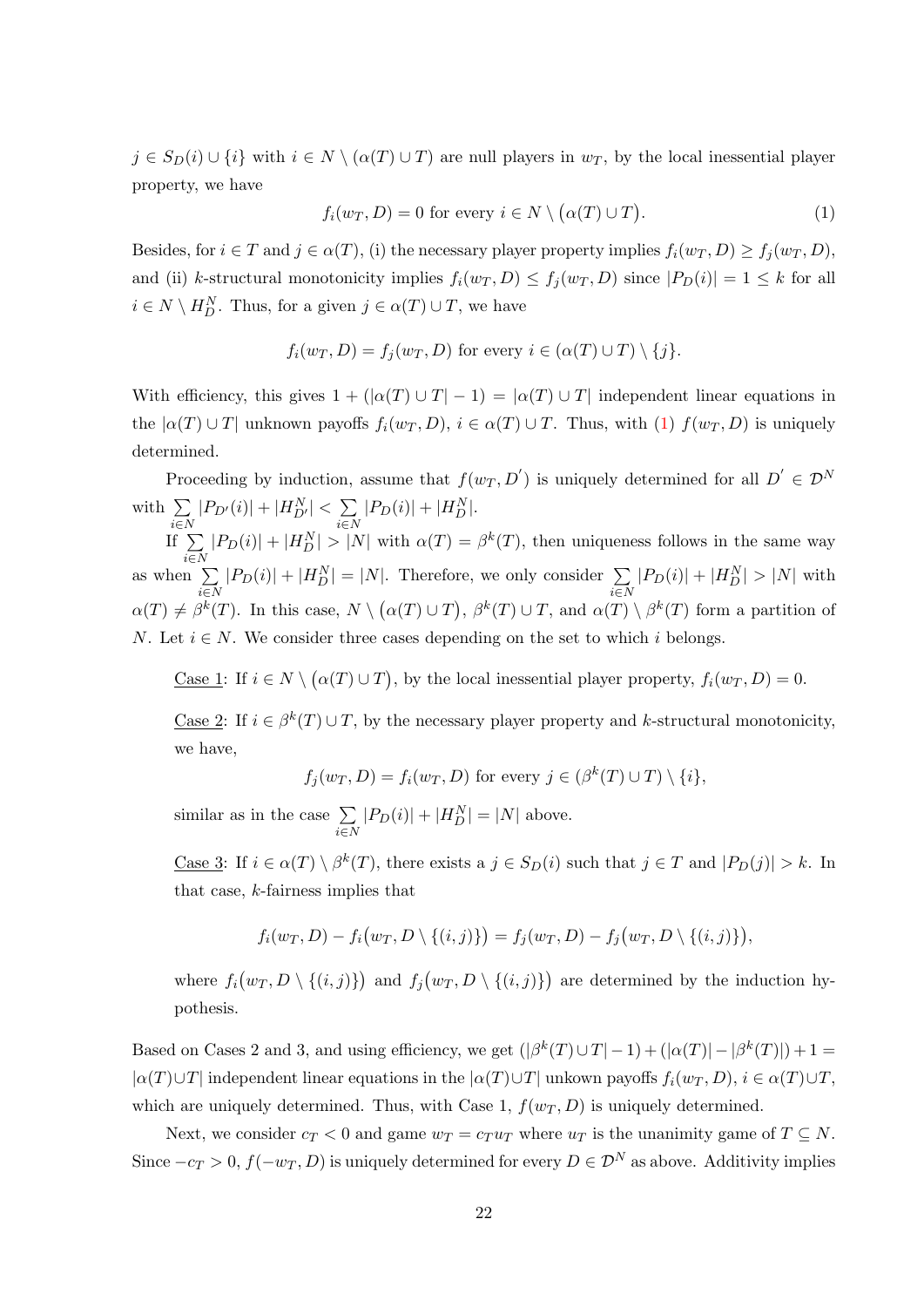$f(-w_T, D) + f(w_T, D) = f(-w_T + w_T, D)$ . Since all players are null players in  $-w_T + w_T$ , by the local inessential player property,  $f(-w_T + w_T, D) = 0$ . Thus,  $f(w_T, D) = -f(-w_T, D)$  is uniquely determined.

Since every game  $\nu \in \mathcal{G}^N$  can be expressed as a linear combination of unanimity games in a unique way, it follows by additivity that  $f(\nu, D)$  is uniquely determined for every  $\nu \in \mathcal{G}^N$  and  $D \in \mathcal{D}^N$ . Since  $\psi^{lk}$  satisfies the axioms, it must hold that  $f(\nu, D) = \psi^{lk}(\nu, D)$  for every  $\nu \in \mathcal{G}^N$ and  $D \in \mathcal{D}^N$ .

We show logical independence of the axioms stated in Theorem [3.1](#page-10-0) by presenting six alternative solutions.

- 1. Let  $f^1: \mathcal{G}^N \times \mathcal{D}^N \to \mathbb{R}^N$  be given by  $f^1(\nu, D) = \mathcal{S}h(\nu)$  for all  $\nu \in \mathcal{G}^N$  and  $D \in \mathcal{D}^N$ . This solution satisfies all axioms in Theorem [3.1](#page-10-0) except k-structural monotonicity.
- 2. For,  $1 \leq k < |N|-1$ , the local  $(k+1)$ -permission value satisfies all axioms in Theorem [3.1](#page-10-0) except k-fairness. Notice that for  $k = |N| - 1$ , k-fairness has no meaning.
- 3. Let  $f^2: \mathcal{G}^N \times \mathcal{D}^N \to \mathbb{R}^N$  be given by  $f_i^2(\nu, D) = \frac{\nu(N)}{|N|}$  for all  $i \in N, \nu \in \mathcal{G}^N$ , and  $D \in \mathcal{D}^N$ . This solution satisfies all axioms in Theorem [3.1](#page-10-0) except the local inessential player property.
- 4. Let  $f^3: \mathcal{G}^N \times \mathcal{D}^N \to \mathbb{R}^N$  be given by, for all  $D \in \mathcal{D}^N$ ,

$$
f^{3}(\nu, D) = \sum_{\substack{T \subseteq N \\ T \neq \emptyset}} \Delta_{v}(T) g(u_{T}, D),
$$

where  $u_T$  is the unanimity game of  $T \subseteq N$ ,  $T \neq \emptyset$ , and g is defined as follows. If  $T \cap H_D^N \neq \emptyset$ ,

$$
g_i(u_T, D) = \begin{cases} \frac{1}{|T \cap H_D^N|} & \text{if } i \in T \cap H_D^N, \\ 0 & \text{if } i \in N \setminus (T \cap H_D^N). \end{cases}
$$

If  $T \cap H_D^N = \emptyset$ 

$$
g_i(u_T, D) = \psi_i^{kd}(u_T, D)
$$
 for every  $i \in N$ .

 $f<sup>3</sup>$  satisfies all axioms in Theorem [3.1](#page-10-0) except the necessary player property.

5. For  $T \subseteq N$ , consider  $z_T \in \mathcal{G}^N$  given by

$$
z_T(E) = \begin{cases} 1 & \text{if } E \cap T \neq \emptyset, \\ 0 & \text{otherwise.} \end{cases}
$$

Let  $f^4: \mathcal{G}^N \times \mathcal{D}^N \to \mathbb{R}^N$  be given by

$$
f^{4}(\nu, D) = \begin{cases} f^{3}(\nu, D) & \text{if } \nu = z_{T} \text{ with } |T| \geq 2, \\ \psi^{lk}(\nu, D) & \text{otherwise.} \end{cases}
$$

 $f<sup>4</sup>$  satisfies all axioms in Theorem [3.1](#page-10-0) except additivity.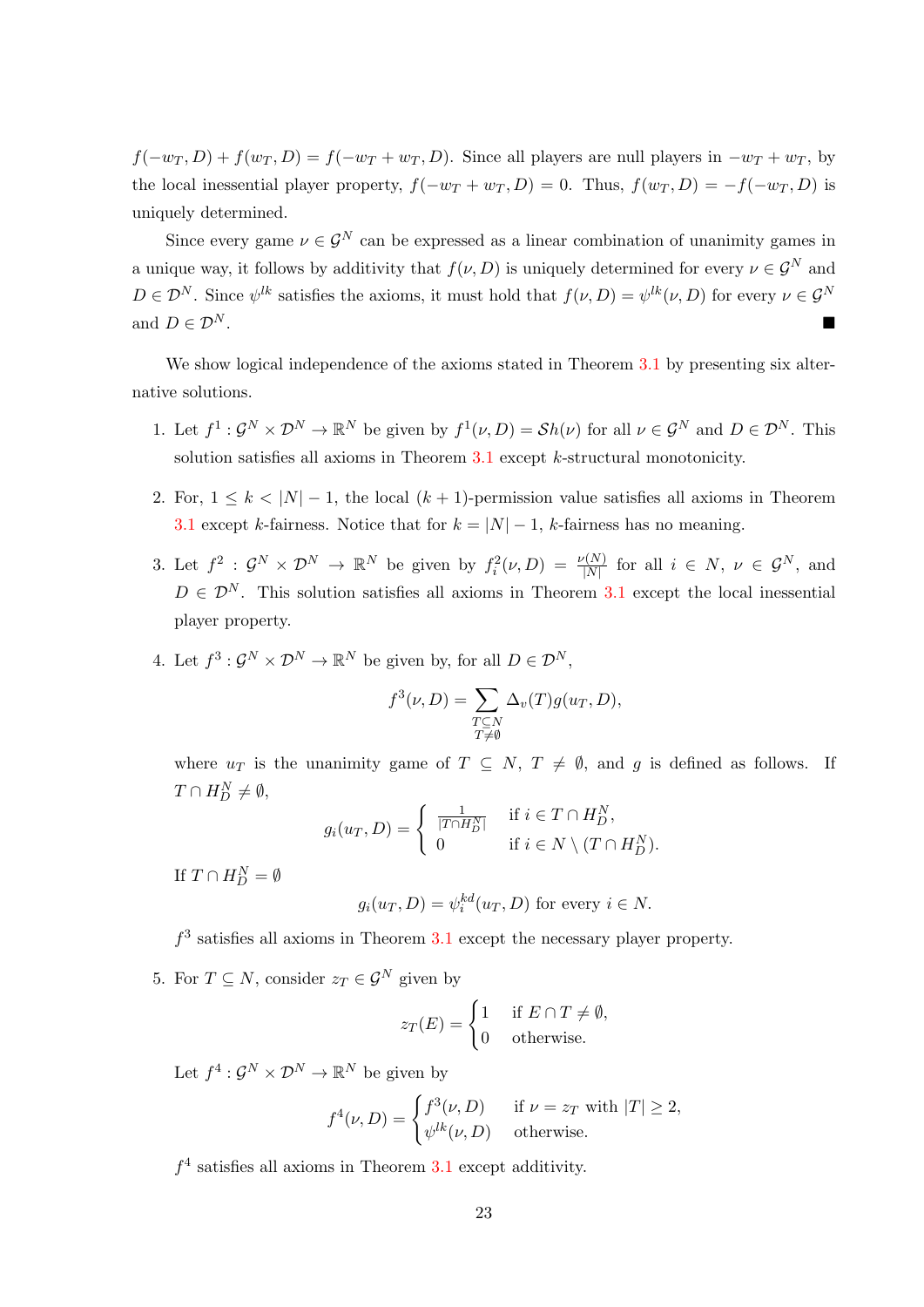6. Let  $f^5: \mathcal{G}^N \times \mathcal{D}^N \to \mathbb{R}^N$  be given by  $f_i^5(\nu, D) = 0$  for all  $i \in N$ ,  $\nu \in \mathcal{G}^N$ , and  $D \in \mathcal{D}^N$ . This solution satisfies all axioms in Theorem [3.1](#page-10-0) except efficiency.

**Proposition 4.1.** For every  $D \in \mathcal{D}^N$ ,

$$
p_i^k(D) = \frac{|P_D(i)| + 1 - \min\{k, |P_D(i)|\}}{|P_D(i)| + 1} + \sum_{j \in S_D(i)} \frac{\min\{k, |P_D(j)|\}}{|P_D(j)|(|P_D(j)| + 1)} \text{ for all } i \in N.
$$

*Proof.* According to Definition [4.1,](#page-11-1) we have  $p^k(D) = \psi^{lk}(\nu^1, D)$ . By additivity of  $\psi^{lk}$ , and  $\nu^1 = \sum_{i \in N} u_{\{i\}}, \psi_j^{lk}(\nu^1, D) = \sum_{i \in N} \psi_j^{lk}(u_{\{i\}}, D)$ . Fix  $i \in N$ .

(i) For every  $j \in N \setminus (\{i\} \cup P_D(i))$ , we have that every  $t \in \{j\} \cup S_D(j)$  is a null player in  $u_{\{i\}}$ . Then,  $\psi_j^{lk}(u_{\{i\}}, D) = 0$ , by the local inessential property.

(ii) For every  $j \in P_D(i)$ , we have

$$
r_{u_{\{i\}},D}^{lk}(E \cup \{j\}) - r_{u_{\{i\}},D}^{lk}(E) = \begin{cases} 1 & \text{if } E \ni i \text{ and } |P_D(i) \cap E| = \min\{k, |P_D(i)|\} - 1, \\ 0 & \text{otherwise.} \end{cases}
$$

Next, we determine the proportion of coalitions  $E \subseteq N$  with  $r_{u_{\{i\}},D}^{lk}(E \cup \{j\}) - r_{u_{\{i\}},D}^{lk}(E) = 1$ . If  $|P_D(i)| \leq k$ , we have  $|P_D(i)| = \min\{k, |P_D(i)|\}$ , and thus this proportion is

$$
\frac{|(P_D(i) \setminus \{j\}) \cup \{i\}|!}{|P_D(i) \cup \{i\}|!} = \frac{|P_D(i)|!}{(|P_D(i)| + 1)!} = \frac{1}{|P_D(i)| + 1} = \frac{\min\{k, |P_D(i)|\}}{|P_D(i)|(|P_D(i)| + 1)}.
$$

If  $|P_D(i)| \geq k$ , we have  $k = \min\{k, |P_D(i)|\}$ , and thus this proportion is

$$
\begin{aligned}\n\binom{|P_D(i)| - 1}{k - 1} \cdot \frac{k! (|P_D(i)| - k)!}{(|P_D(i)| + 1)!} \\
= \frac{(|P_D(i)| - 1)!}{(k - 1)! (|P_D(i)| - k)!} \cdot \frac{k! (|P_D(i)| - k)!}{(|P_D(i)| + 1)!} \\
= \frac{k}{|P_D(i)| (|P_D(i)| + 1)} \\
= \frac{\min\{k, |P_D(i)|\}}{|P_D(i)| (|P_D(i)| + 1)}.\n\end{aligned}
$$

Thus,  $\psi_j^{lk}(u_{\{i\}}, D) = \frac{\min\{k, |P_D(i)|\}}{|P_D(i)|(|P_D(i)|+1)}$  for every  $j \in P_D(i)$ . (iii) Finally, by efficiency,

$$
\psi_i^{lk}(u_{\{i\}}, D) = 1 - \sum_{j \in N \setminus \{i\}} \psi_j^{lk}(u_{\{i\}}, D)
$$
  
= 
$$
1 - \sum_{j \in P_D(i)} \frac{\min\{k, |P_D(i)|\}}{|P_D(i)|(|P_D(i)| + 1)}
$$
  
= 
$$
1 - \frac{\min\{k, |P_D(i)|\}}{|P_D(i)| + 1}
$$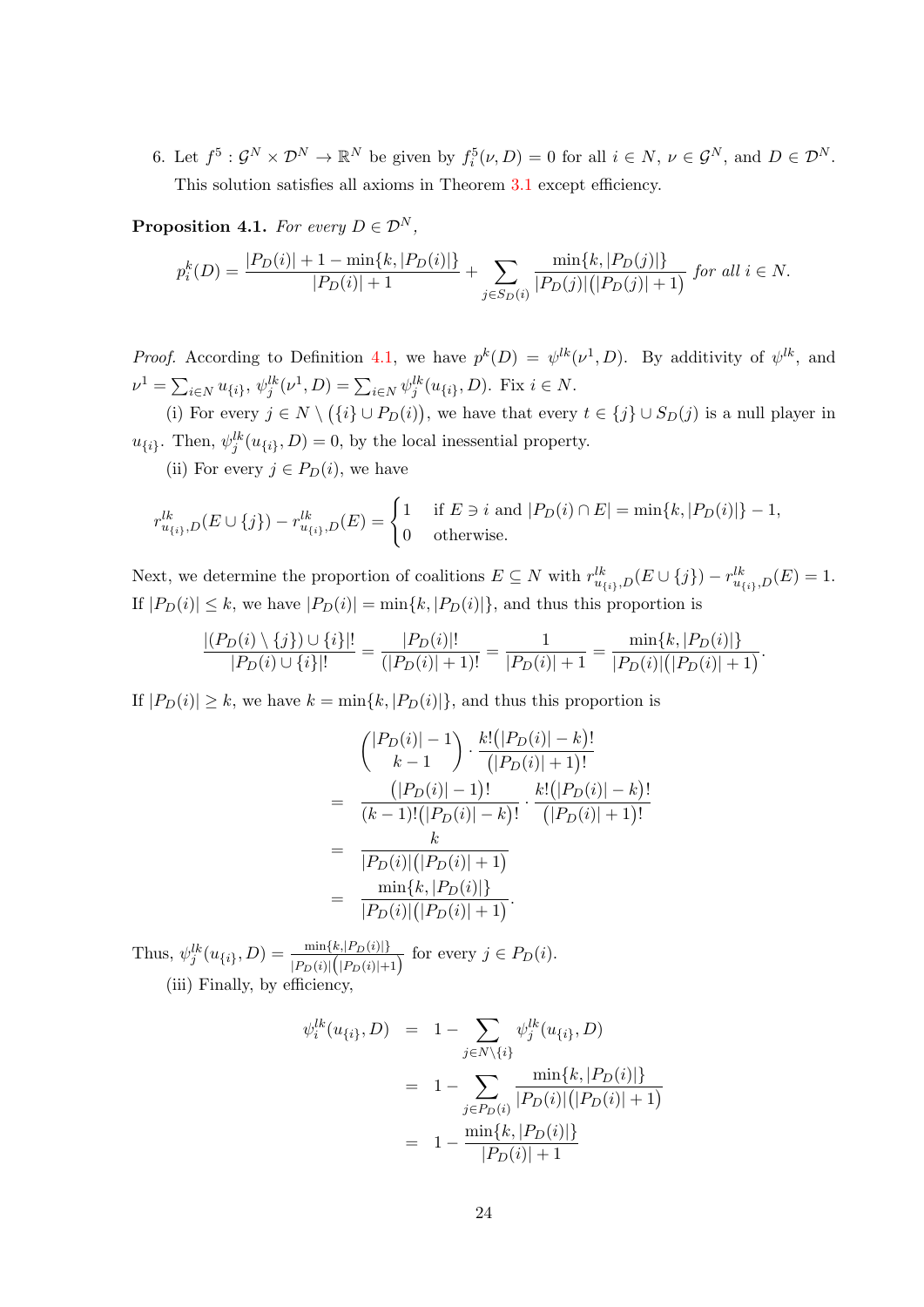$$
= \frac{|P_D(i)| + 1 - \min\{k, |P_D(i)|\}}{|P_D(i)| + 1}.
$$

 $\blacksquare$ 

From (i)-(iii), we conclude that

$$
p_i^k(D) = \sum_{j \in N} \psi_i^{lk}(u_{\{j\}}, D)
$$
  
= 
$$
\psi_i^{lk}(u_{\{i\}}, D) + \sum_{j \in S_D(i)} \psi_i^{lk}(u_{\{j\}}, D)
$$
  
= 
$$
\frac{|P_D(i)| + 1 - \min\{k, |P_D(i)|\}}{|P_D(i)| + 1} + \sum_{j \in S_D(i)} \frac{\min\{k, |P_D(j)|\}}{|P_D(j)|(|P_D(j)| + 1)}.
$$

**Theorem 4.1.** Let  $k \in \mathbb{N}$ . A power measure is equal to the k-local permission measure  $p^k$  if and only if it satisfies efficiency norm, local determinateness, symmetry, the k-equal loss property, and the k-equal sharing property.

*Proof.* Let  $k \in \mathbb{N}$ . First, we prove that  $p^k$  satisfies the five axioms.

To show that  $p^k$  satisfies efficiency norm, let  $D \in \mathcal{D}^N$ . Then,

$$
\sum_{i \in N} p_i^k(D) = \sum_{i \in N} \psi_i^{lk}(\nu^1, D) = \nu^1(N) = |N|,
$$

where the second equality follows from efficiency of  $\psi^{lk}$ . Thus,  $p^k$  satisfies efficiency norm.

Local determinateness and symmetry directly follow since for every  $i \in N$ ,  $p_i^k(D)$  only depends on  $|P_D(i)|$  and  $|P_D(j)|$ ,  $j \in S_D(i)$ .

To show that  $p^k$  satisfies the k-equal loss property, let  $D \in \mathcal{D}^N$ ,  $i \in \mathbb{N}$ , and  $j \in S_D(i)$  with  $|P_D(j)| > k$ . By definition of  $p^k$ ,

$$
p_i^k(D) - p_i^k(D \setminus \{(i,j)\}) = \psi_i^{lk}(\nu^1, D) - \psi_i^{lk}(\nu^1, D \setminus \{(i,j)\})
$$
  
= 
$$
\psi_j^{lk}(\nu^1, D) - \psi_j^{lk}(\nu^1, D \setminus \{(i,j)\}) = p_j^k(D) - p_j^k(D \setminus \{(i,j)\}),
$$

where the second equality follows from k-fairness of  $\psi^{lk}$ . Thus,  $p^k$  satisfies the k-equal loss property.

To show that  $p^k$  satisfies the k-equal sharing property, let  $D \in \mathcal{D}^N$ ,  $i \in N$  with  $0 <$  $|P_D(i)| \leq k$ , and  $h \in P_D(i)$ . By Proposition [4.1,](#page-11-0)

$$
p_i^k(D \setminus \{(i,j) \mid j \in S_D(i)\}) = \frac{|P_D(i)| + 1 - \min\{k, |P_D(i)|\}}{|P_D(i)| + 1} = \frac{1}{|P_D(i)| + 1}
$$

and

$$
p_h^k(D) - p_h^k(D \setminus \{(h,i)\}) = \frac{\min\{k, P_D(i)\}}{|P_D(i)|(|P_D(i)|+1)} = \frac{1}{|P_D(i)|+1}.
$$

Thus,  $p^k$  satisfies the k-equal sharing property.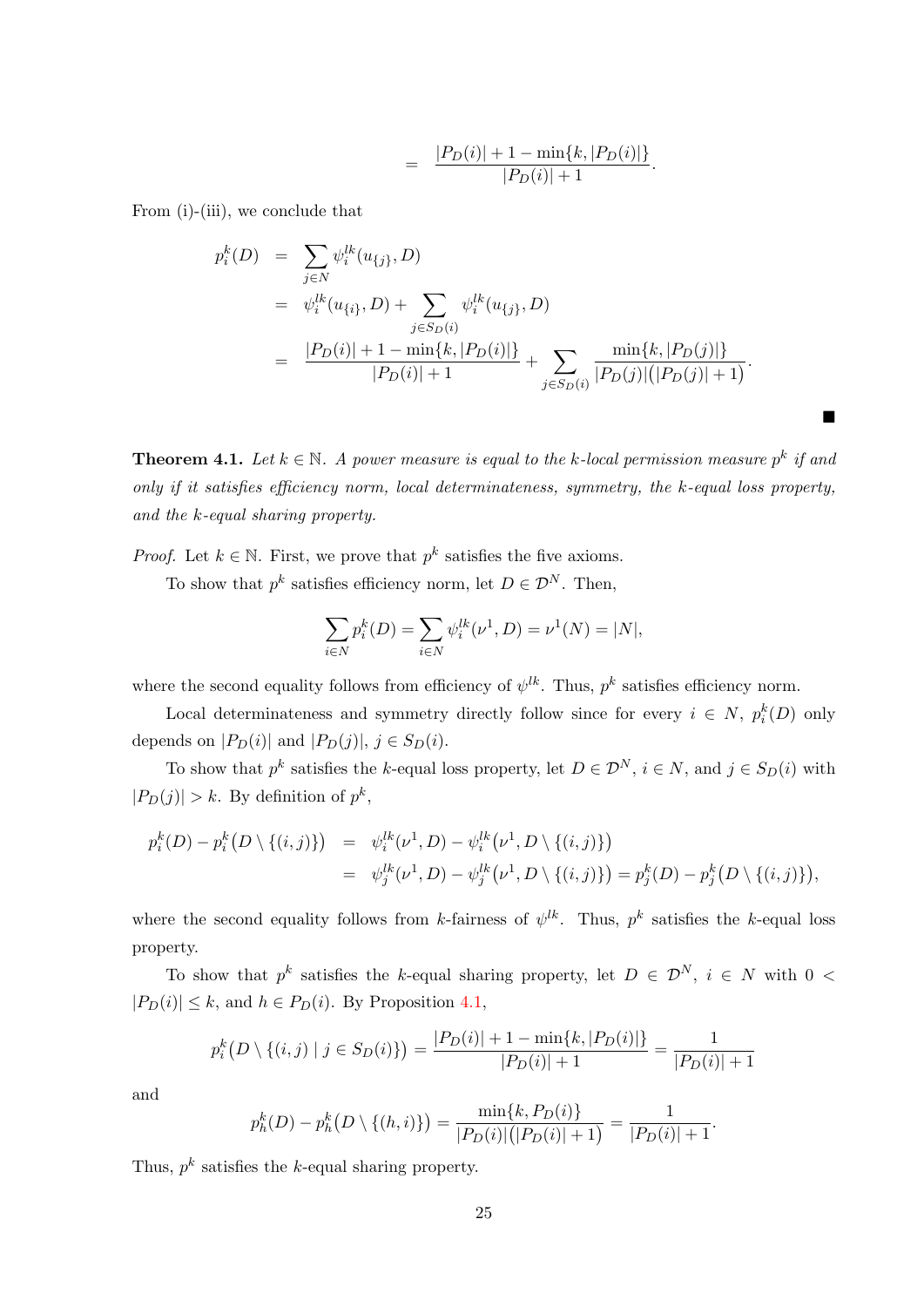Therefore, we conclude that  $p^k$  satisfies the five axioms.

Second, we prove uniqueness. Assume that a measure m satisfies the five axioms. Let  $D \in \mathcal{D}^N$ and  $k \in \mathbb{N}$ . We proceed by induction on  $|D|$ .

If  $|D| = 0$ , then  $D = \emptyset$ . By the efficiency norm and symmetry, we have  $m_i(\emptyset) = 1$  for all  $i \in N$ . Thus,  $m(D)$  is uniquely determined.

Proceeding by induction, assume  $m(D')$  is uniquely determined for all  $D' \in \mathcal{D}^N$  with  $|D'| < |D|$ .

Since  $|D| > 0$ , there is a  $j \in N$  with  $|P_D(j)| \geq 1$ . Denote  $D^* = D \setminus \{(h, j)\}\)$  for some  $h \in P_D(j)$ .

First, let  $i \in N \setminus (\{j\} \cup P_D(j))$ . By local determinateness,

<span id="page-27-0"></span>
$$
m_i(D) = m_i(D^*),\tag{2}
$$

which is determined by the induction hypothesis.

To determine the values for  $i \in \{j\} \cup P_D(j)$ , we distinguish two possible cases: (i)  $|P_D(j)| >$ k, and (ii)  $0 < |P_D(j)| \leq k$ .

<u>Case 1</u>: Let  $|P_D(j)| > k$ , and consider  $i \in P_D(j)$ .

By the  $k$ -equal loss property,

<span id="page-27-1"></span>
$$
m_i(D) - m_i(D \setminus \{(i,j)\}) = m_j(D) - m_j(D \setminus \{(i,j)\})
$$
\n(3)

where  $m_i(D \setminus \{(i,j)\})$  and  $m_j(D \setminus \{(i,j)\})$  are determined by the induction hypothesis. With the efficiency norm, we have

<span id="page-27-2"></span>
$$
\sum_{i \in \{j\} \cup P_D(j)} m_i(D) = |N| - \sum_{i \in N \setminus (\{j\} \cup P_D(j))} m_i(D), \tag{4}
$$

where the last term is determined by [\(2\)](#page-27-0). Thus, [\(3\)](#page-27-1) and [\(4\)](#page-27-2) give  $|P_D(j)| + 1$  independent linear equations with the same number of unknowns,  $m_i(D)$  and  $m_i(D)$ ,  $i \in P_D(i)$ , which thus are determined.

Case 2: Let  $0 < |P_D(j)| \leq k$ , and consider  $i \in P_D(j)$ .

By the k-equal sharing property,

<span id="page-27-3"></span>
$$
m_j(D \setminus \{(j,t) \mid t \in S_D(j)\}) = m_i(D) - m_i(D \setminus \{(i,j)\})
$$
\n(5)

If  $S_D(j) \neq \emptyset$ ,  $m_j(D \setminus \{(j,t) | t \in S_D(j)\})$  and  $m_i(D \setminus \{(i,j)\})$  are determined by the induction hypothesis. Thus,  $m_i(D)$  is uniquely determined by equation [\(5\)](#page-27-3). By the efficiency norm and  $(2), m_j(D) = |N| - \sum$  $(2), m_j(D) = |N| - \sum$  $i \in P_D(j)$  $m_i(D)$  −  $\sum$  $i \in N \setminus (P_D(j) \cup \{j\})$  $m_i(D^*)$  is determined.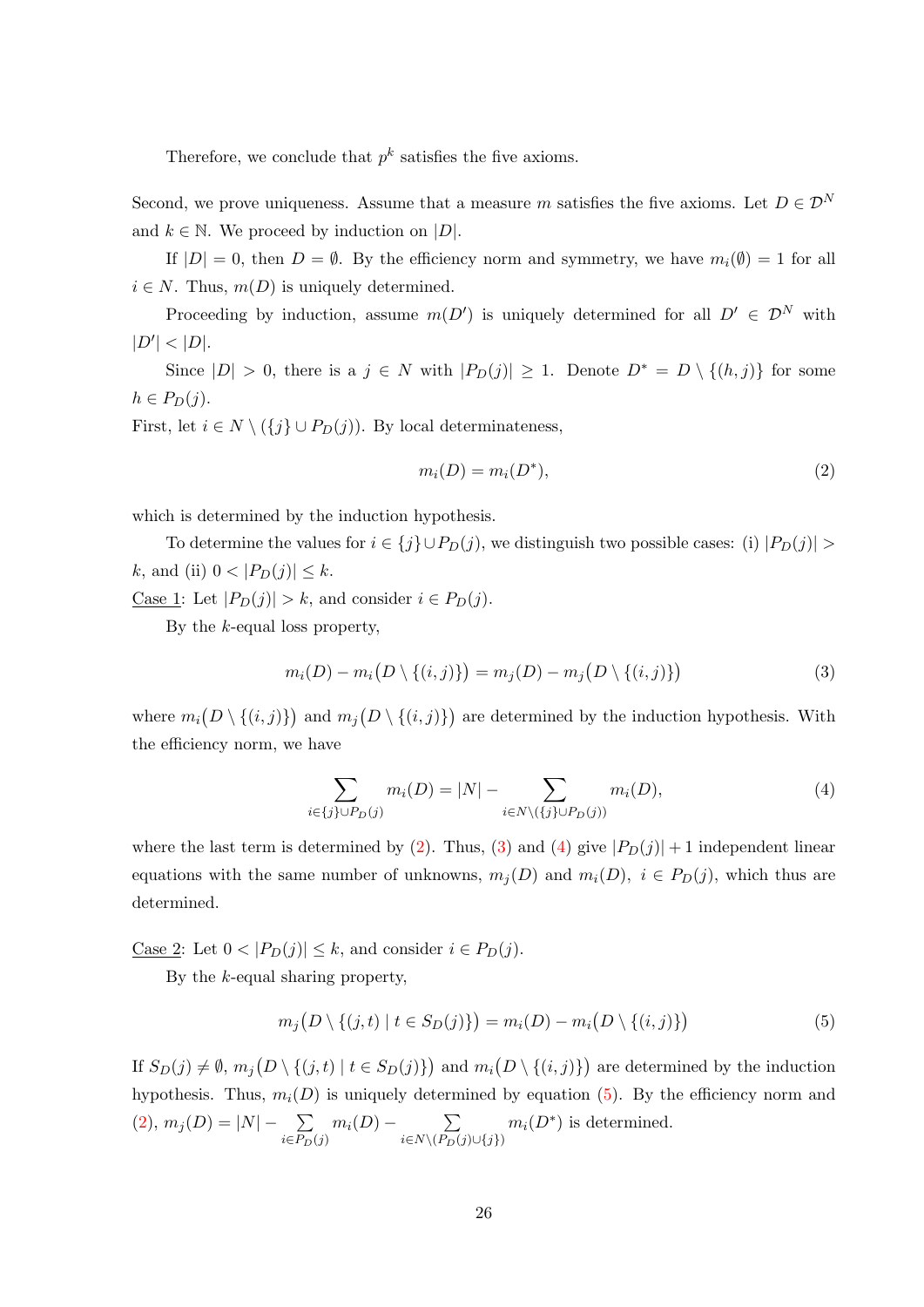If  $S_D(j) = \emptyset$ ,  $m_j(D \setminus \{(j, t) | t \in S_D(j)\}) = m_j(D)$ . With the efficiency norm, we have

<span id="page-28-3"></span>
$$
\sum_{i \in \{j\} \cup P_D(j)} m_i(D) = |N| - \sum_{i \in N \setminus (\{j\} \cup P_D(j))} m_i(D) = |N| - \sum_{i \in N \setminus (\{j\} \cup P_D(j))} m_i(D^*), \tag{6}
$$

where the last term is determined by [\(2\)](#page-27-0). Thus, with [\(5\)](#page-27-3) and [\(6\)](#page-28-3), we also get  $|P_D(j)| + 1$ independent linear equations with the same number of unknowns,  $m_i(D)$  and  $m_i(D)$ ,  $i \in P_D(j)$ , which thus are determined.

Therefore,  $m(D)$  is uniquely determined. Since  $p^k$  satisfies the five axioms, it must hold that  $m(D) = p^k$ (D).

**Proposition 4.3.** For every  $D \in \mathcal{D}^N$  and  $w \in \mathcal{W}^N$ ,

$$
gp_i^k(D, \omega) = \frac{|P_D(i)| + 1 - \min\{k, |P_D(i)|\}}{|P_D(i)| + 1} \omega_i + \sum_{j \in S_D(i)} \frac{\min\{k, |P_D(j)|\}}{|P_D(j)|(|P_D(j)| + 1)} \omega_j \text{ for all } i \in N.
$$

The proof of this proposition follows the same lines as that of Proposition [4.1,](#page-11-0) and is therefore omitted. The only difference is that, the marginal contributions in the restricted game  $r_{\omega_i u_{\{i\}},D}^{lk}$  are either  $\omega_i$  or 0 (instead of 1 and 0).

**Theorem 4.2.** Let  $k \in \mathbb{N}$ . A measure for weighted digraphs is equal to the generalized k-local permission measure gp $^k$  if and only if it satisfies the generalized efficiency norm, generalized local determinateness, generalized symmetry, the generalized k-equal loss property, and the generalized k-equal sharing property.

The proof of this theorem follows the same lines as that of Theorem [4.1,](#page-12-0) and is therefore omitted. The only difference is in replacing 1 by  $\omega_i$  at several places. Notice that generalized symmetry is satisfied by the generalized k-permission measure since  $gp_i^k(D, \omega) = \omega_i$  for every  $i \in N$  with  $P_D(i) = S_D(i) = \emptyset$ . In the proof of uniqueness, similar independent equations are derived as in the proof of Theorem [4.1.](#page-12-0) At the beginning of the uniqueness proof, applying generalized symmetry to the empty graph gives  $gm_i(\emptyset, \omega) = \omega_i$  for all  $i \in N$ .

### References

- <span id="page-28-2"></span>BOLDI, P. and VIGNA, S. (2014). Axioms for centrality. *Internet Mathematics*, 10(3-4) 222– 262.
- <span id="page-28-1"></span>BONACICH, P. (1987). Power and centrality: A family of meaasures. American Journal of Sociology, 92(5) 1170–1182.
- <span id="page-28-0"></span>Dehez, P. and Ferey, S. (2013). How to share joint liability: A cooperative game approach. Mathematical Social Sciences, **66(1)** 44–50.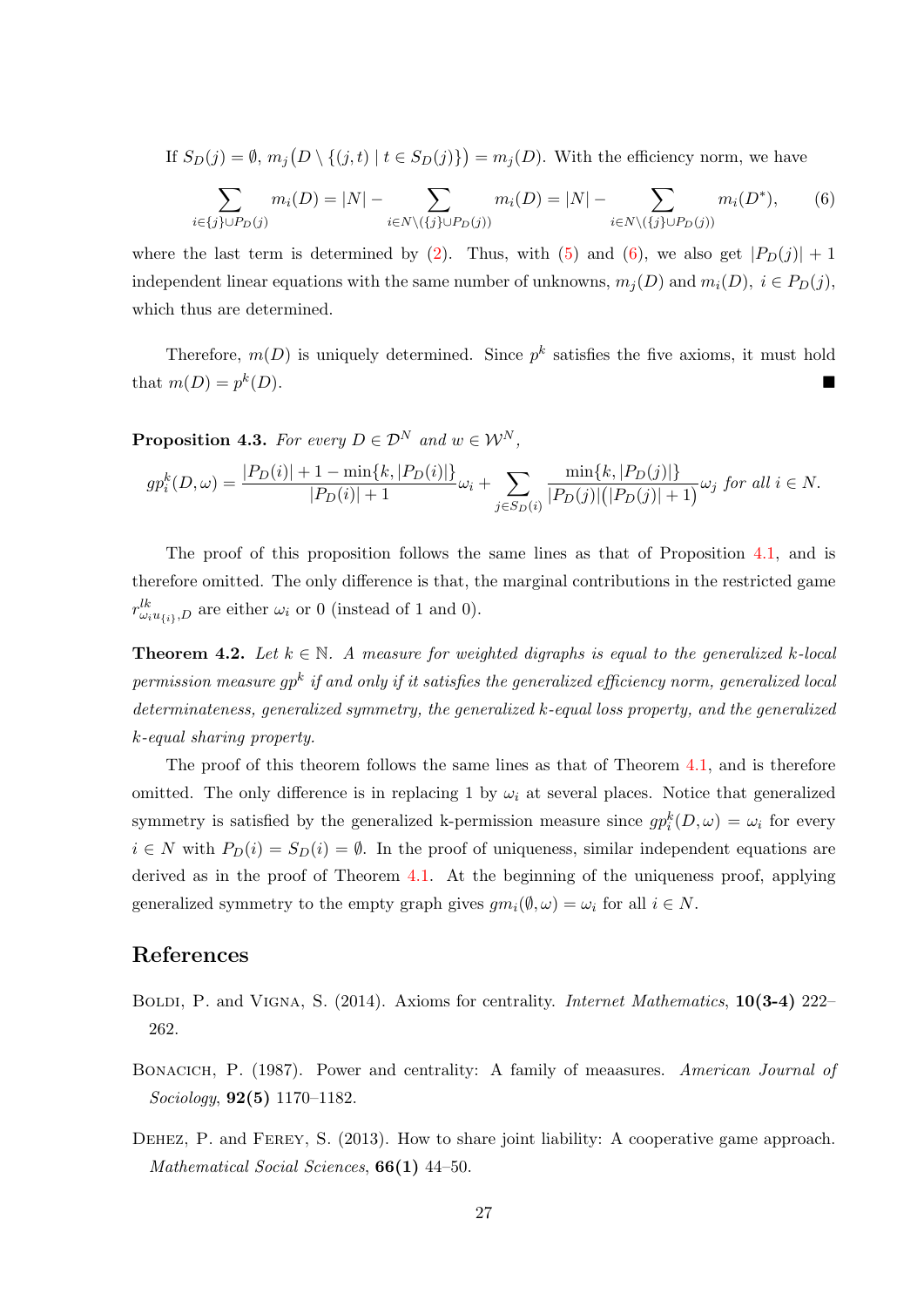- <span id="page-29-10"></span>Freeman, S. and Freeman, L. (1979). The networkers network: a study of the impact of a new communications medium on sociometric structure. Social Science Research Reports S46, University of California, Irvine, CA.
- <span id="page-29-4"></span>Gilles, R. and Owen, G. (1994). Cooperative games and disjunctive permission structures. Blacksburg,Virginia: Department of Economics, Virginia Polytechnic Institute and State University.
- <span id="page-29-3"></span>GILLES, R., OWEN, G. and VAN DEN BRINK, R. (1992). Games with permission structures: The conjunctive approach. International Journal of Game Theory, 20 277–293.
- <span id="page-29-5"></span>Harsanyi, J. (1959). A bargaining model for cooperative n-person games. In: Tucker AW, Luce RD (eds) Contributions to the theory of games IV. Princeton University Press, Princeton 325–355.
- <span id="page-29-1"></span>HOUGAARD, J., MORENO-TERNERO, J., TVEDE, M. and OSTERDAL, L. (2017). Sharing the proceeds from a hierarchical venture. Games and Economic Behavior, 102 98–110.
- <span id="page-29-8"></span>Kinne, B. (2012). Multilateral trade and militarized conflict: Centrality, openness, and asymmetry in the global trade network. The Journal of Politics, 74(1) 308–322.
- <span id="page-29-7"></span>KONDRATEV, A. and MAZALOV, V. (2002). Tournament solutions based on cooperative game theory. International Journal of Game Theory, 53(4) 327–342.
- <span id="page-29-6"></span>MYERSON, R. B. (1977). Graphs and cooperation in games. *Mathematics of operations research*, 2(3) 225–229.
- <span id="page-29-0"></span>NI, D. and WANG, Y. (2007). Sharing a polluted river. Games and Economic Behavior, 60(1) 176–186.
- <span id="page-29-2"></span>Oishi, T., van der Laan, G. and van den Brink, R. (2022). Axiomatic analysis of liability problems with rooted-tree networks in tort law. Economic Theory https://doi.org/10.1007/s00199–021–01399–w.
- <span id="page-29-11"></span>OPSAHL, T., AGNEESSENS, F. and SKVORETZ, J. (2010). Node centrality in weighted networks: Generalizing degree and shortest paths. Social Networks, 32 245–251.
- <span id="page-29-12"></span> $QI, X., FULER, E., WU, Q., WU, Y.$  and ZHANG, C.  $(2012)$ . Laplacian centrality: A new centrality measure for weighted networks. Information Sciences, 194 240–253.
- <span id="page-29-9"></span>Riquelme, F., Gonzalez-Cantergiani, P., Molinero, X. and Serna, M. (2018). Centrality measure in social networks based on linear threshold model. Knowledge-Based Systems, 140 92–102.